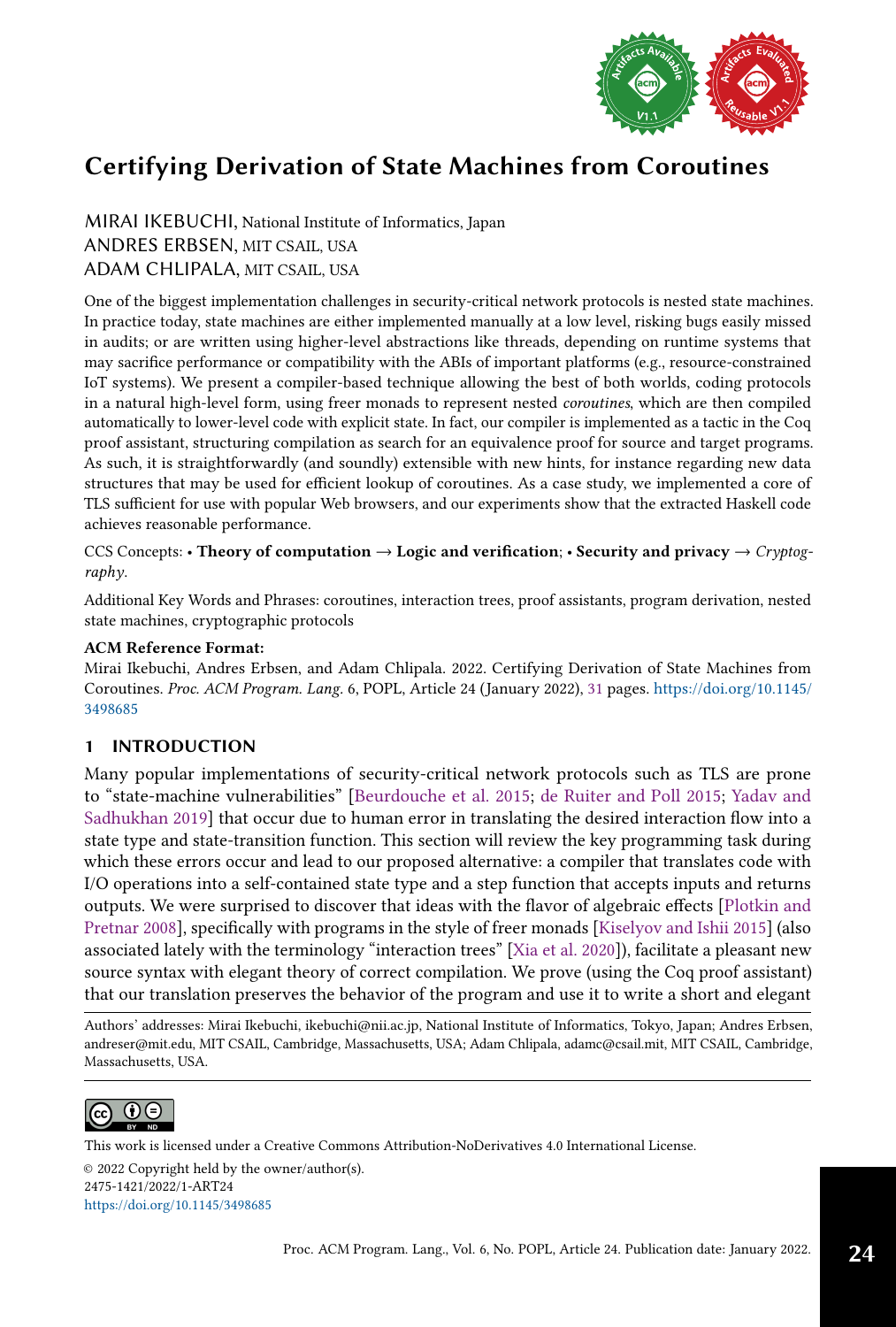<span id="page-1-0"></span>



TLS implementation. The main new technical challenge is handling of nested coroutines (to our knowledge, freer monads had not previously been applied to implement any kind of concurrency) and their proved compilation to nested state machines. However, we found that careful definition of the source language led the compilation details to fall out rather directly and pleasingly.

Direct-style protocol implementation. The IETF RFC specifying TLS 1.3, the latest version of the protocol underlying cryptographically secure Web browsing and more, includes a diagram like Fig. [1.](#page-1-0) It appears reasonably straightforward to translate it into the following pseudocode:

```
SendFinished (); KeysAppHandshake ()
if RecvCertificate ( ) :
    RecvCertificateVerify ( )
else :
    FailIfCertificateRequired ( )
RecvFinished (); KeysAppApp()
```
The previous pseudocode takes advantage of familiar conveniences of "direct-style" programming, where we ask a compiler to handle representing control state with call stacks, continuations, or whatever else. There is no *explicit* programmer effort to keep track of "where we are" in the code. However, conventional implementation strategies for concurrent and nested direct-style code (interpreters, compilers, runtime systems) are difficult to support as C libraries that can be linked with unrelated C libraries – it does not scale to allow each library to introduce a new concurrency idiom and required runtime support. In practice, each network-protocol library written in C has some high-priority use case whose compatibility and performance constraints are believed to require use of "idiomatic" C code where protocol control state is explicit. However, that sort of explicit control management is precisely where state-machine bugs can arise.

State-machine challenges. For instance, NSS, Mozilla's cryptographic library, includes the code in Fig. [2](#page-2-0) as part of its handling of TLS handshaking. The argument ss holds connection-specific state. Note how the switch statement on the left is dispatching based, in some sense, on "where the program counter isž in the more natural, direct-style version of this code. The more convoluted control flow of explicit state machines makes it harder to keep track of what is happening in the protocol. We must take care to consult the proper fields of persistent state and update them and others based on new protocol messages. Understanding the code on the right in Fig. [2](#page-2-0) is suddenly far from obvious: while the fields consulted for conditional branches and written based on these decisions seem still to correspond to "where in the protocol" the server is, only one of them matches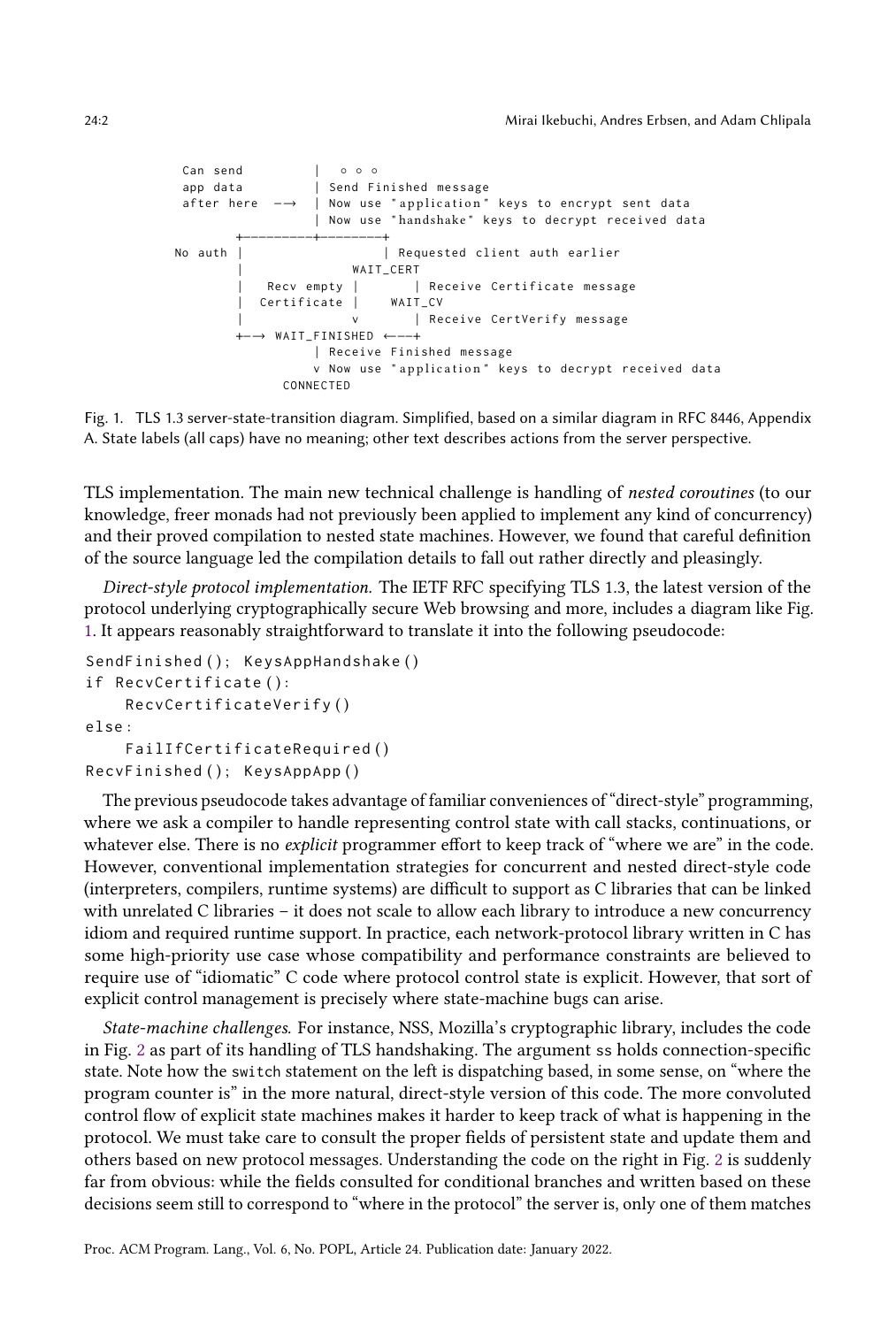```
HandlePostHelloHandshakeMsg ( Socket ∗ss , u8buf ∗b ) {
ServerHandleFinished ( Socket ∗ss , u8buf ∗b ) {
 /* TODO (REDACTED): Would it be better to
                check all the states here? */
 switch (ss→ssl3.hs.msg_type) {
   // [many other cases omitted]
   case ssl_hs_finished :
     return ServerHandleFinished (ss, b);
   default :
     FATAL_ERROR ( ss , . . . , unexpected_message ) ;
     return SECFailure ;
                                                       if (ss \rightarrow ss13.hs.ws != wait_finished) {
                                                             return SECFailure ;
                                                         }
                                                        ss \rightarrow ssl3. hs. endOfFlight = PR_TRUE;
                                                        ss \rightarrowhandshake = NULL;
                                                        ss→ssl3.hs.ws = idle_handshake;
                                                        // [ cryptographic computation omitted ]
                                                        if ( ss→sec . authType != ssl_auth_psk ) {
                                                             SendNewSessionTicket (ss, NULL, 0);
```
Fig. 2. Excerpts from NSS 3.59 server state machine code. Comments with // are ours, and /∗ .. ∗/ are not.

```
match parse_handshake b with Ok handshake \rightarrow (match cs, handshake with
 |\text{AwaitClientCert}(d, f, c, s, l)|, Cert(x) \rightarrow answer_client_cert hs x d f c s b l
 | AwaitClientCertVerify(d,f,c,s,l), CertVerify(x) \rightarrow answer_client_cert_verify hs x d f c s b l
 | AwaitClientFinished(f,c,s,l), Finished(x) \longrightarrow answer_client_finished hs x f c s buf log
 \vert \langle \ast \ldots \ast \rangle \vert \vert, h \rightarrow fail('Fatal('UnexpectedHandshake h)))
```
Fig. 3. OCaml-TLS code for handling Finished message or alternatives, simplified and shortened under the same assumptions as NSS code earlier. 20 lines in the original.

a label from Fig. [1.](#page-1-0) The only reliable way to review this kind of code is to trace all reads and writes of each state variable exhaustively, mentally reconstructing a state diagram akin to Fig. [1](#page-1-0) with many fewer branches than in the implementation. This exercise is time-consuming and error-prone, as evidenced by the severe bugs we recount in section [1.1.](#page-4-0)

The same complexity inherent to explicit nested state machines appears in the clean-slate OCaml implementation of TLS titled "Not-quite-so-broken TLS" [\[Kaloper-Meršinjak et al.](#page-29-2) [2015\]](#page-29-2): just compare Fig. [3](#page-2-1) to our pseudocode sketch and then Fig. [2.](#page-2-0) While the OCaml TLS code is shorter and easier to read than the NSS code, we believe that this improvement is due to notational changes (primarily variant types) and omission of obscure functionality, making it orthogonal to the challenges we are discussing here.

Nested state machines. The challenge so far is similar to classic challenges of compiling directstyle code, but real-world network protocols are distinguished by the use of nested state machines. Consider the much more mundane task of reading a specified number of bytes from a stream: every time a chunk of bytes arrives, NSS appends it to the previously received buffer and checks whether the specified threshold has been reached (Fig. [11,](#page-27-0) pushed to the end of the paper). If yes, the code for handling incoming messages (and eventually calling code in Fig. [2\)](#page-2-0) is invoked. The call stack handling the last byte of a message crosses all abstraction levels (substatemachines) of the TLS stack, again illustrating the difference of control flow between NSS (and other widely used implementations of TLS or similar protocols) and the way the same protocols are described in the standards or rigged up in toy/reference implementations (such as our pseudocode sketch above). For a server willing to communicate with multiple clients at once, it is natural to consider at least three levels of nesting of communicating state machines: top-level server, per-client message-level logic, per-client bytestream chunker.

We propose thinking of the "blocking" and "wakeup" code paths that appear between protocollevel actions as an inlined userland implementation of cooperative multithreading, such that NSS's reads and writes of ss correspond to saving and restoring the state of a lightweight thread. The same could have been written using a couple of threads per connection, each of which would have straight-line control flow through actions at a single abstraction layer. However, the style with explicit state machines has three important benefits: it is deterministic, it does not depend on a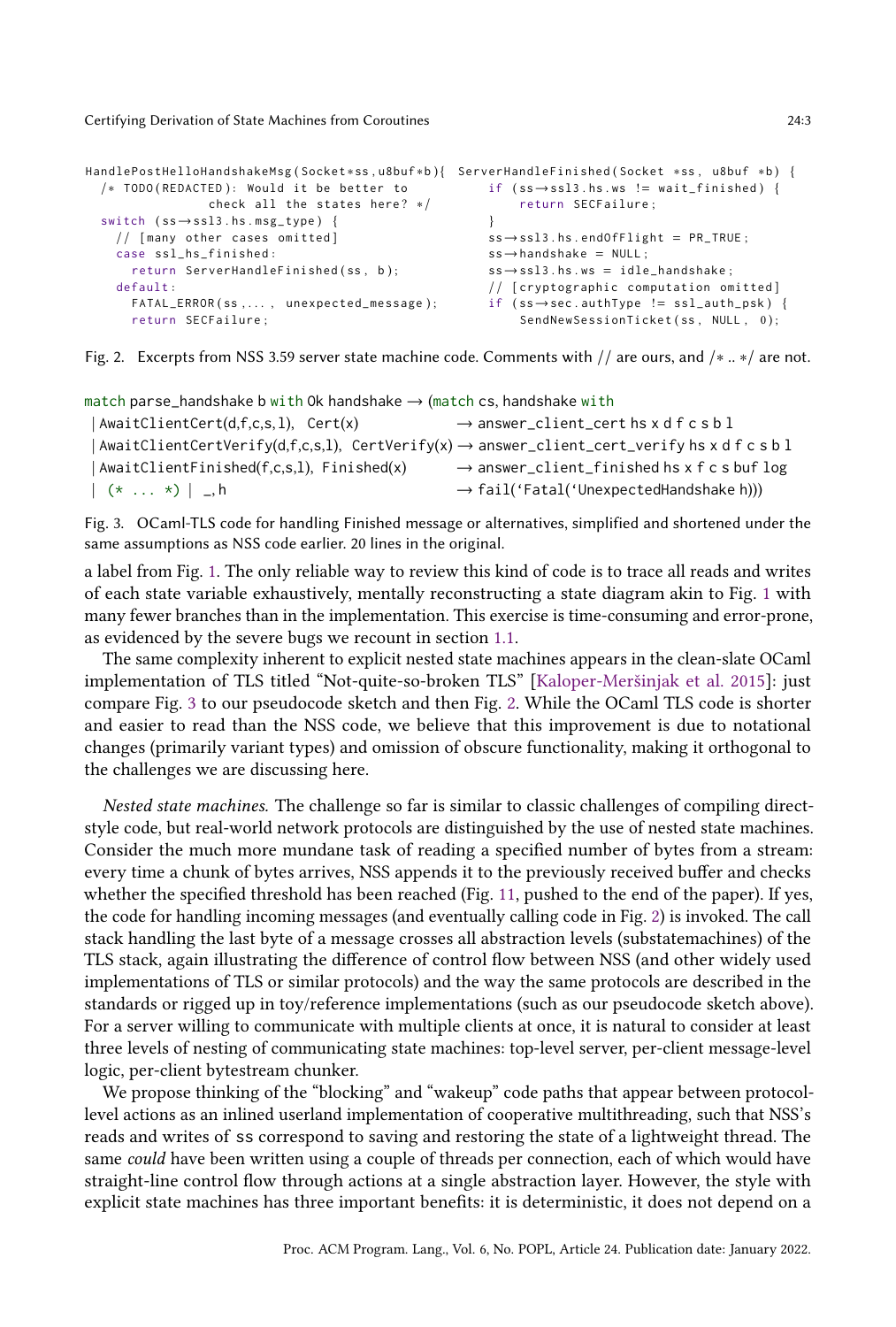particular implementation of concurrency, and it is believed to achieve better performance. We will focus on the first two.

Implementing network-protocol concurrency. The implementation of TLS in the standard library of the Go programming language expects the user to create multiple Go threads to handle simultaneous connections, which allows the library to use blocking I/O for receiving and sending messages, removing the need to reify the state between interactions and allowing for significantly shorter code. OCaml-TLS provides a similar interface using the LWT library to wrap the implementation that uses hand-reified state. As a result, a typical application would experience arbitrarily complicated interleavings between the handling of its multiple connections, complicating analysis and troubleshooting of potential issues. Further, both LWT and Go rely on intricate dynamic user-space implementations of multithreading which an application using the library would need to adopt and the deployment platform would need to support. We are not aware of any production code that uses a userspace multithreading implementation for some but not all I/O inside a process, or that uses two libraries with different implementations of multithreading, whereas NSS is one of 536 libraries in Firefox that use POSIX-style nonblocking I/O and C-style single-stack function calls<sup>[1](#page-3-0)</sup>. Finally, libraries with hand-reified state can be used on embedded devices for which no general-purpose multithreading implementation is available. One could also use operating-system threads to the same effect, but this choice is rare because most libraries seek portability across operating systems and have some use cases for which the overhead of creating and switching operating-system threads is prohibitive.

Our contribution. We propose a programming style and a compiler to generate code with reified state machines (in the style that is written by-hand for implementations that are widely used today) from source code that uses blocking I/O and allows for successive steps in each layer of the protocol to be written in straightline code. The source language is realized as a Coq library for structuring these computations, with the ability to include arbitrary code in Coq's Gallina language in the steps between explicit state-machine operations. We encode interthread communication in the style of freer monads, as elements of an inductive datatype that sequences stateful operations explicitly. Our implementation can be seen as an example of an approach to compiling monadic programs with coroutines to explicit state machines. The compiler is written in Coq's Ltac tactic language, and it generates proofs of semantics preservation, according to a natural relation between monadic programs and state machines. In fact, compilation is structured as a search for a proof of "there exists a related state-machine program."

The step taken in this paper is just the first toward trustworthy compilation of natural protocol definitions to efficient and portable code. We will show how to compile natural higher-order, modular descriptions into less-natural first-order, flat descriptions of state machines, and we will do it with generation of Coq proofs per-compilation. The resulting functional programs may very well achieve superior performance to the originals on certain language implementations, but our longer-term goal is to pick up with trustworthy compilation of first-order functional programs to C and related languages. In that way, we can maximize control over performance-relevant behavior, and we can generate idiomatic code free of dependencies on garbage collectors, thread libraries, and the like. For now, though, our experiments do depend on standard functional-language implementations.

Starting the project, it was not at all obvious to us that there was a close connection between freer monads and nested state machines in multithreaded code. We eventually arrived at what we hope is a pleasingly simple formulation, of original programs and their certifying compilation to state machines. It allows use of arbitrary container data structures to keep track of nested state

<span id="page-3-0"></span> $^1 \rm{On}$  Debian Linux on x86\_64, including vendored code in third\_party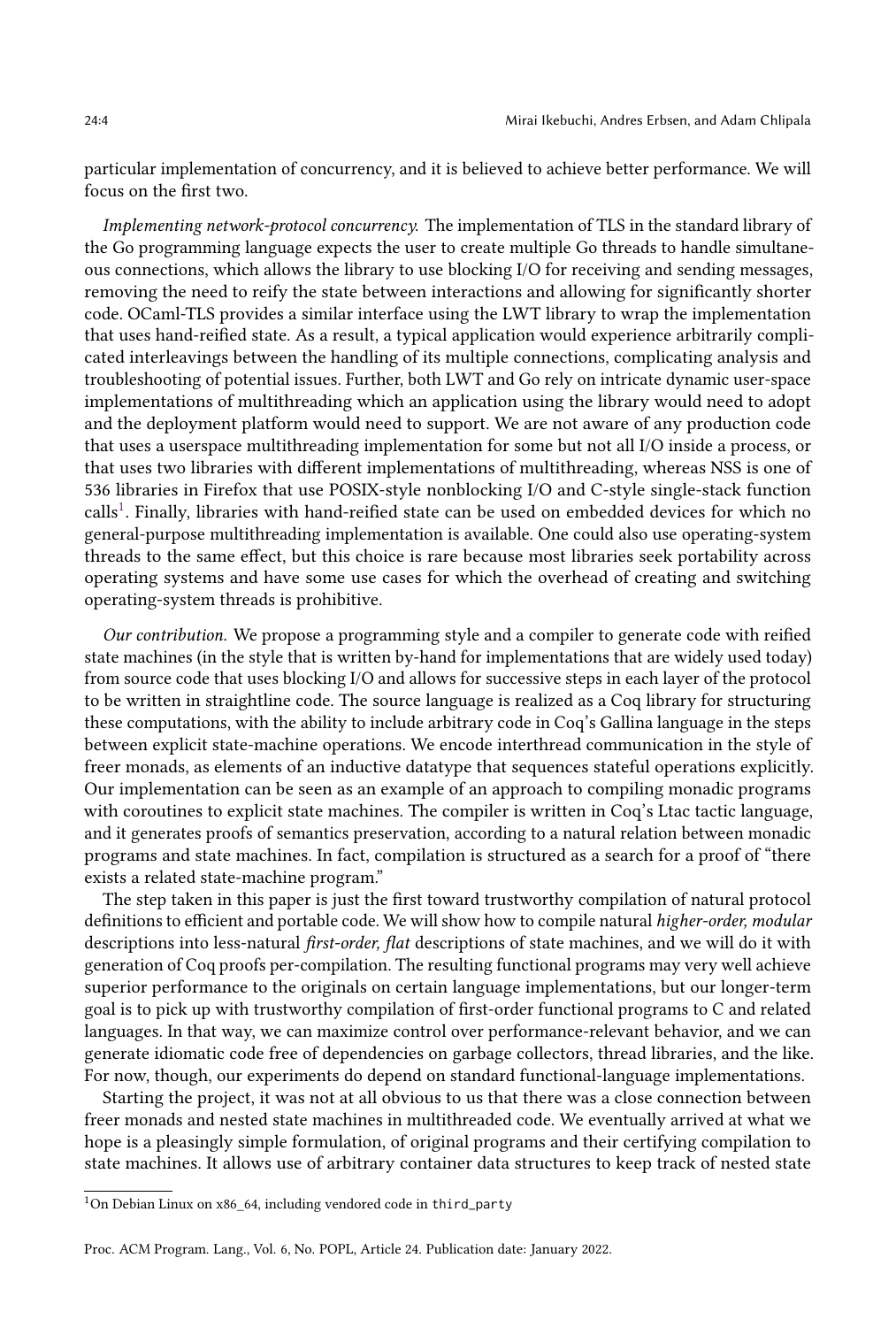machines, via type classes. Before moving on to specifics, we will review some of the evidence that a new programming style is sorely needed.

#### <span id="page-4-0"></span>Past High-Impact Bugs Motivating This Work

Perhaps the best-known TLS state-machine vulnerability is that OpenSSL 1.01g and earlier $^2$  $^2$  accepted a ChangeCipherSpec (CCS) message before the connection master secret was established and generated session keys without any entropy. A network attacker intercepting a connection between vulnerable implementations could decrypt and modify the traffic by injecting one CCS message in each direction, deterministically generating the same keys and hijacking the connection from there on. Operationally, a buggy execution interprets a Boolean state variable new\_cipher as "is it valid to change to a new cipher now?", but that variable is written as "is a new cipher type known?", with the crucial difference being whether the key is known [\[Langley 2014\]](#page-29-3).

The history of the bug suggests it was a conceptual issue, not a fat-finger error. TLS client code in all public versions of OpenSSL dating back to 1998 is affected. Similar issues related to mishandling of early CCS messages had been patched in 2004 and 2009 before the famous one was discovered in 2014. The discoverer of the vulnerability also highlights language in the SSLv3 specification that could have led to misunderstanding of the requirements for handling CCS [\[Kikuchi 2014\]](#page-29-4), but since encryption without a key is glaringly useless, we prefer to look for the root cause in code structure that obscured this possibility.

The following systematic investigation uncovered numerous bugs by automatically tampering with the sequence of messages [\[Beurdouche et al.](#page-28-0) [2015\]](#page-28-0); the authors caution that the search was far from complete due to the amount of effort required to tell serious bugs apart from harmless statemachine imprecision. Arguably the most broadly severe finding was that almost all tested TLS client code allowed an unexpected ServerKeyExchange message to replace a properly negotiated public key with a weaker alternative also offered by the server. Due to legacy support for intentionally weak "export" ciphers from before 2000, this allowed for impersonation of many web servers at the cost of 512-bit factoring. Affected implementations included OpenSSL, BoringSSL (Chrome), SecureTransport (Safari), SChannel (Internet Explorer), LibReSSL, Mono, and Java. Again, an implementation with straightforward control flow could not exhibit this behavior: an incoming message of an unexpected type would be handled naturally as an error.

## 1.2 Formal-Methods Context

We decided not just to design a language (extension) and compiler to automate this kind of errorprone programming. We also want to craft the language and tooling for eventual connection with end-to-end machine-checked proof of cryptographic systems.

Formal methods and cryptography have long been connected fruitfully. There is a natural division of labor across subcommunities. For instance, one might verify cryptographic security of a protocol like TLS using a tool like CryptoVerif [\[Blanchet 2006\]](#page-28-2) while relying on numbercrunching cryptographic primitives implemented and proved in the F<sup>∗</sup> language as in the Ever-Crypt library [\[Protzenko et al.](#page-29-5) [2020\]](#page-29-5). It is tempting to try to fit all relevant proofs within a single framework, as with a proof assistant like Coq. Indeed, alternatives for the ingredients already exist, e.g. for security verification, CertiCrypt [\[Barthe et al.](#page-28-3) [2009\]](#page-28-3) and the Foundational Cryptography Framework [\[Petcher and Morrisett 2015\]](#page-29-6); and for functional-correctness verification, Fiat Cryptography [\[Erbsen et al.](#page-29-7) [2019\]](#page-29-7). The team behind the Verified Software Toolchain (VST), a Coq library for verifying C programs, has even done the integration for two important primitives [\[Beringer et al.](#page-28-4)

<span id="page-4-1"></span><sup>2</sup>CVE-2014-0224, <https://www.openssl.org/news/secadv/20140605.txt>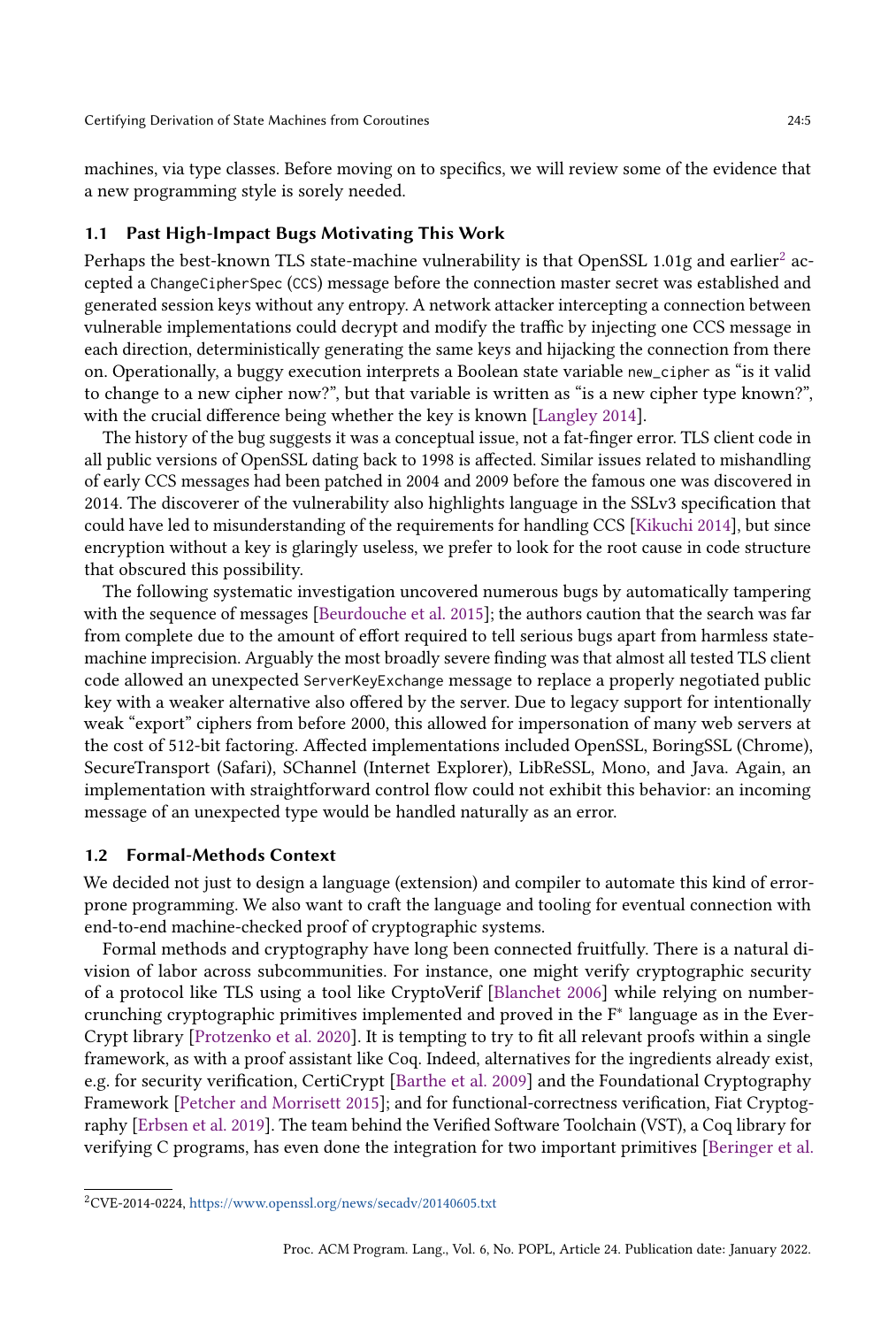[2015;](#page-28-4) [Ye et al.](#page-30-3) [2017\]](#page-30-3), connecting to verified C compiler CompCert [\[Leroy 2009\]](#page-29-8) to push guarantees down to assembly.

However, an important gap in this work has been natural specification or coding of protocols. It is not enough to treat a cryptographic security condition as the "public interface" of a protocol. Implementations need to interoperate with each other, so they must agree on all protocol details. Past cryptographic work with formal methods has also implemented nested state machines directly, with the accompanying opportunities for bugs. Proof of security properties is, of course, valuable and effective, but proving two implementations secure on their own does not imply that they will interoperate securely (or at all!). Two teams implementing the same protocol from an informal description may translate it into code bases that are subtly insecure when used together, even if each individually is proven against the same security property. It seems we have a case truly demanding that complex protocol descriptions be auditable by humans.

Thus, we have framed our work in terms of a useful building block for end-to-end crypto proof: certifying compilation of natural higher-level code to nested state machines. As a result, we were able to write our executable Coq version of a sufficient TLS subset to interact with real browsers, finding only two bugs through testing rather than type-checking and manual inspection (and one bug was in a library dependency we used for crypto primitives, which we hope eventually to replace with a verified alternative). We did not prove our version against a security property, though our source notation is designed to be more congenial to that purpose than alternatives.

Our work fits in the tradition of program derivation through mechanized proof, where a program is found by constructively proving its existence against a spec, using tactic scripts. For instance, the Fiat project has demonstrated such derivation in a common framework, for the examples of relational-database-style querying [\[Delaware et al.](#page-28-5) [2015\]](#page-28-5) and binary-format parsing [\[Delaware](#page-28-6) [et al.](#page-28-6) [2019\]](#page-28-6). Our new compiler can be viewed as adding another domain, coroutine management in network protocols, to that repertoire. We also only consider features relevant to how engineers in industry write down protocols for easy manual translation to many languages, thus not complicating the story with features like higher-order state, general recursion, or exceptions, which often create headaches for semantics designers.

As in the work with VST, our eventual goal is to generate proven C code and connect with verified compilers, though we did not implement that translation yet, stopping instead at functional code that can be extracted to Haskell. As a result, we do not yet realize our performance goals, though we come surprisingly close to a prior Haskell implementation at low concurrency levels (our current tooling does not take advantage of multicore execution). Taking inspiration from Fiat, we hope to use tactic-based program derivation to produce C code equivalent to ours, perhaps adopting their technique [\[Pit-Claudel et al. 2020\]](#page-29-9) literally.

#### 1.3 Outline of This Paper

Having set the stage for the problem we solve, we switch, in the next section, to illustrating an alternative programming style (based on coroutines) and how it can be compiled to maintain state machines explicitly. Afterward, we introduce our languages and compilation in detail, also considering how the latter can generate machine-checked (Coq) proofs of behavior preservation. Then we turn to our case study implementing TLS 1.3 as required to serve Web requests from popular browsers. We discuss the code, its performance, and our experience debugging it, before wrapping up with related and future work.

The contributions we mean to highlight are:

• We identify the important problem of translating higher-level, coroutine-based protocol implementations into explicit nested state machines.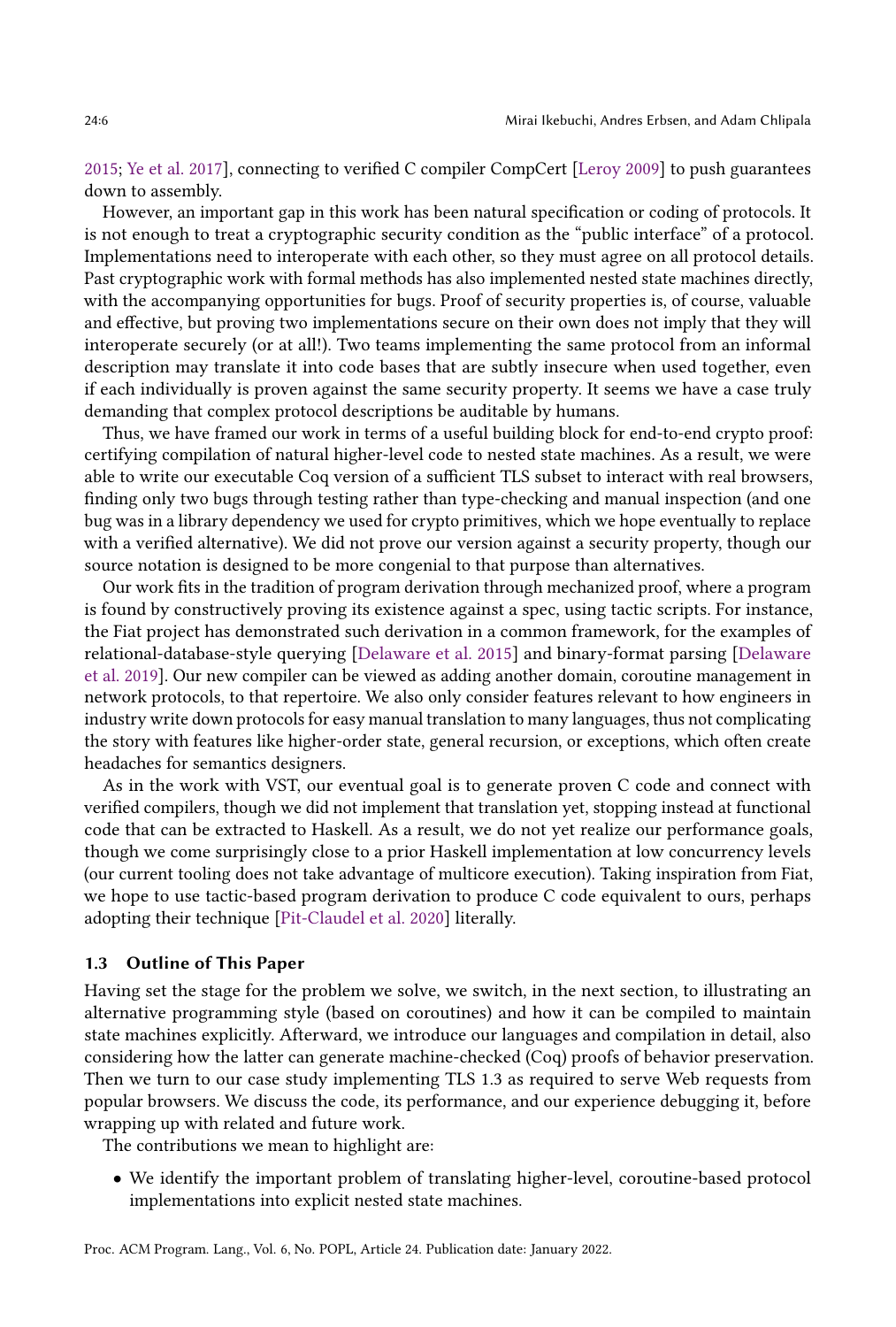- We present a simple convention on top of freer monads that serves as a convenient embedded source language for protocols, within a general-purpose functional language.
- We present an effective proof-generating compilation method, including a multiphase way of handling nested coroutines and a type-class-based approach to handling different container data structures.
- We evaluate a prototype tool on a large enough subset of TLS 1.3 to interoperate with all popular browsers.

The code is available under an open-source license at:

<https://github.com/mit-plv/certifying-derivation-of-state-machines-from-coroutines>

## <span id="page-6-0"></span>2 BLOCKING I/O, COROUTINES, AND STATE MACHINES

Let us now consider what it might be like to program these protocol implementations more directly, while relying on a compiler to produce traditional implementations without library dependencies. We start with simplified syntax for functional programming, before moving to Coq specifics later. For now, we rely on reader intuitions about the notations before we explain their formal desugarings in the next section.

To get a sense for our compilation strategy, it is illustrative to begin with single-threaded code. Here is our first example program, which reads two inputs (e.g., from a terminal) and then perhaps prints a derived value, before returning. It is a useful starting intuition to imagine we are programming in the style of Haskell's IO monad.

```
Definition get_put :=
    w1 \leftarrow input;w2 \leftarrow input;
    if w1 == "" then
        return "done"
    else
        print (w1+w2);
        return w2
```
It is now well-known how to implement such direct-style code in terms of lower-level primitives in continuation-passing style; see, for instance, [Reynolds](#page-29-10) [\[1972\]](#page-29-10). It will be instructive to review the outcome of such a process, before we move on to the new subtleties of our work. Our compilation strategy produces the following alternative code without implicit blocking for input, where we omit the definition of an algebraic datatype being used to represent state (otherwise known as defunctionalized continuations). We have a step function that, given a state and a result from a prior system call (primitive I/O operation), returns a new state and an optional next system call.

```
Definition get_put' (st : state) (syscall_result : string) : state * option syscall :=
 match st with
  | Init ⇒ (AfterInput1 syscall_result, Some Input)
  | AfterInput1 w1 ⇒ (AfterInput2 w1 syscall_result, Some Input)
  | Afterinput2 w1 w2 ⇒
   if w1 == "" then
     (Terminate "done", None)
   else
     (AfterPrint w2, Some (Print (w1 + w2)))
  | AfterPrint w2 ⇒ (Terminate w2, None)
 end
```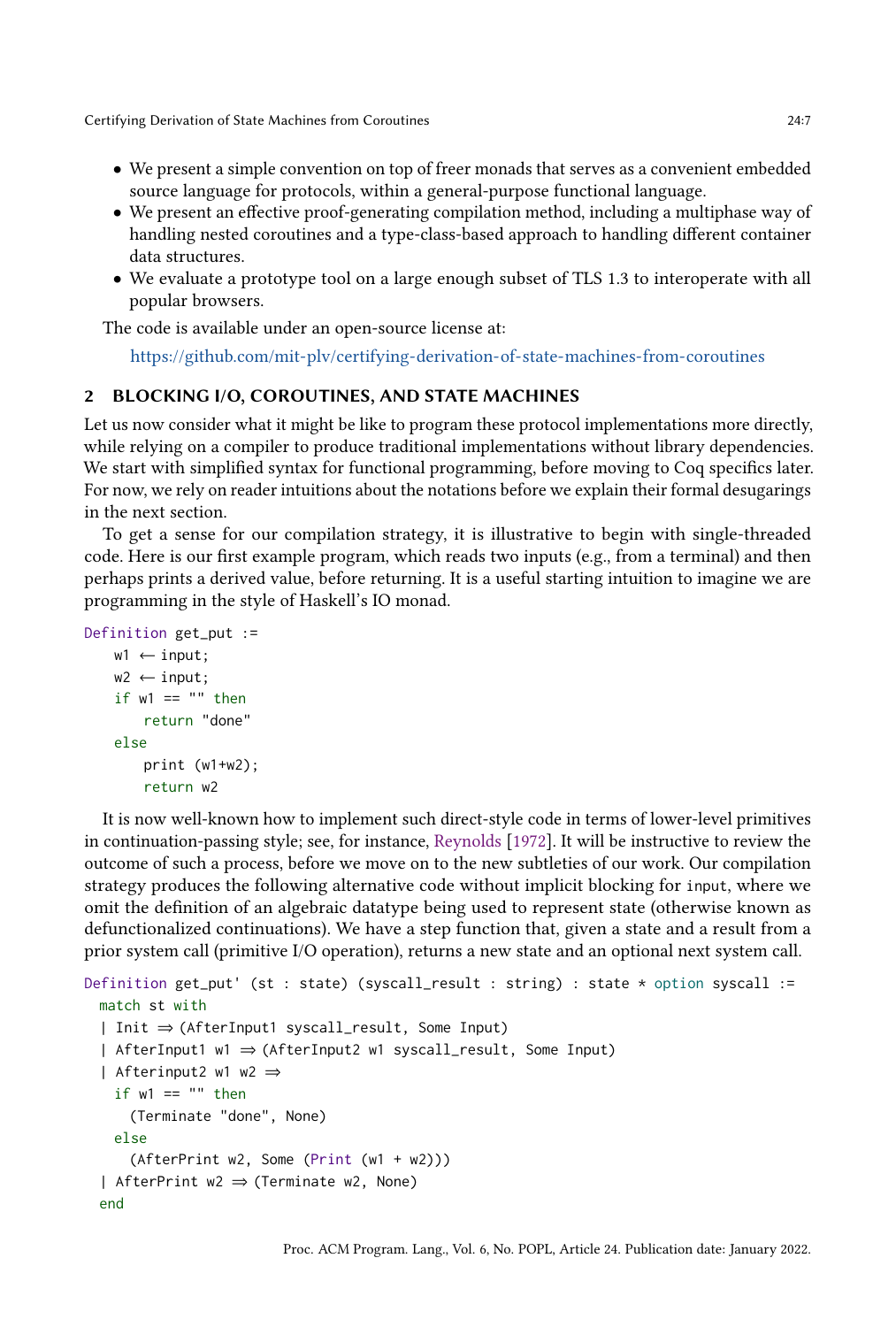Each constructor of the state (continuation) type receives free variables as arguments. The function get\_put' itself is a kind of automaton step function. Note how it handles a state constructor per effectful line of source code, returning values built with the constructors Input or Print to request next system calls. Those calls' results flow back in through the syscall\_result argument in subsequent steps. We simplify these examples by allowing ourselves to skip handling Terminate states, which signify that no more steps are needed.

## 2.1 Coroutines

Now let us introduce the twist vs. past work: multithreading, which is actually presented with coroutines in our source language. Adopting Python's coroutines terminology in functional code, we end up with examples like the following.

```
Definition ex_coro :=
    s0 \leftarrow yield "";
    s1 \leftarrow yield s0;
    yield (s0 + s1)Definition parent :=
    let c := ex_coro in
    send c "";
    r1 \leftarrow send c "Hello, ";
    print r1; (* Output: Hello, *)
    r2 \leftarrow send c "world!";
    print r2 (* Output: Hello, world! *)
```
Note how control is ping-ponging back-and-forth between parent code and its child coroutine, where the argument of a parent send call becomes the result of a pending child yield, and where, symmetrically, the argument of a child yield becomes the result of a parent send. The compiled state-machine version explains it all in terms of conventional functional programming. First, here is how we compile the child coroutine, just like for our last example but presuming that Yield is the only available syscall.

```
Definition ex_coro' (st : child_state) (syscall_result : string)
  : state * option syscall :=
 match st with
  | Init ⇒ (AfterYield1, Some (Yield ""))
  | AfterYield1 ⇒ (AfterYield2 syscall_result, Some (Yield syscall_result))
  | AfterYield2 s0 ⇒ (Terminate, Some (Yield (s0 + syscall_result)))
 end
```
For the parent, before transforming it into a state machine, we transform it into an intermediate form that creates the state machine of ex\_coro and calls its step function instead of ex\_coro itself:

```
Definition parent_inter :=
    let c := (Init, ex_coro') in
    r1 \leftarrow step c "Hello, ";
    print r1; (* Output: Hello, *)
    r2 \leftarrow step \ c "world!";
    print r2 (* Output: Hello, world! *)
```
Then, the state machine for parent\_inter is obtained in the same way. That is, we need not invent new compilation techniques for handling coroutines, once we inline state machines in the code of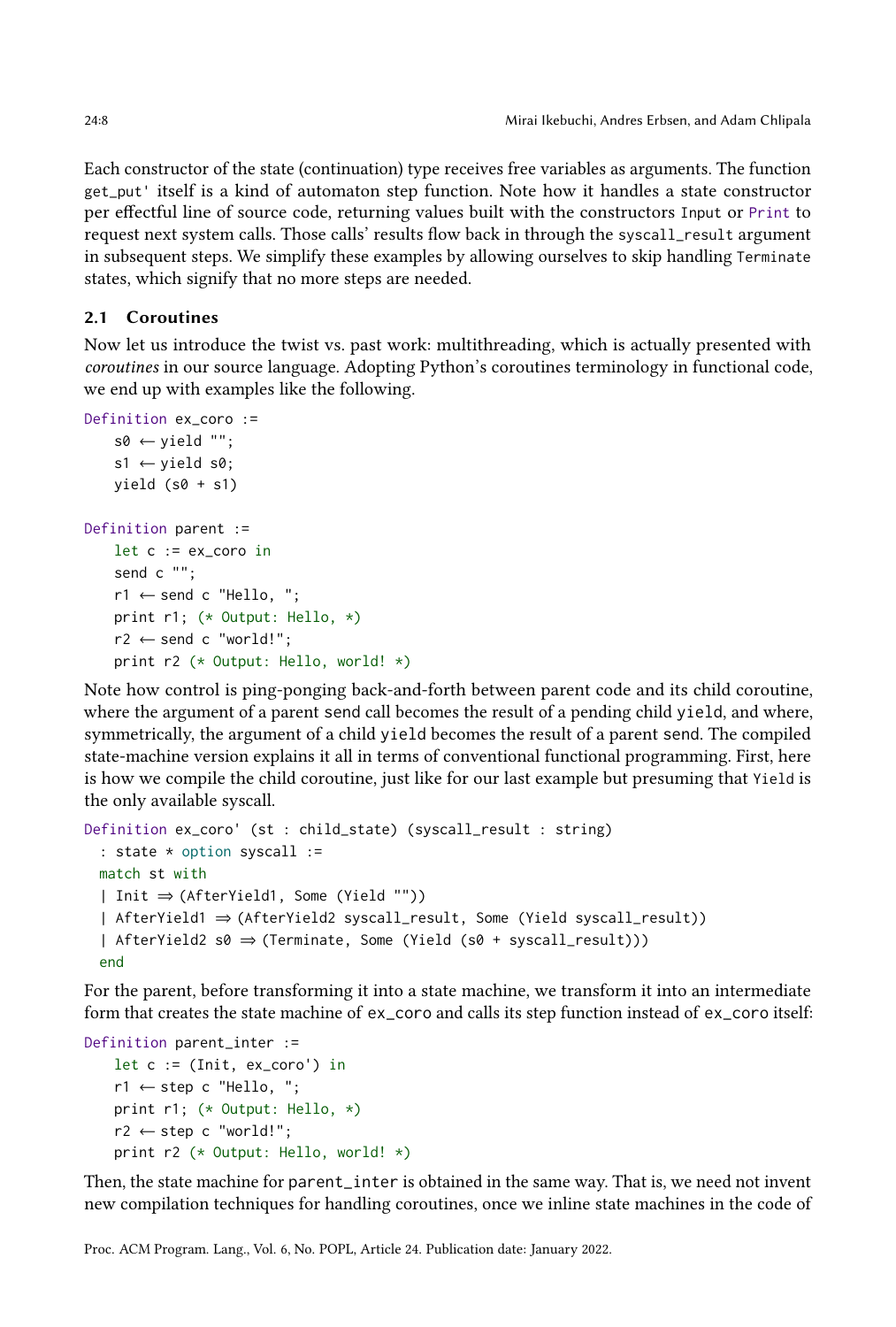their parents. We maintain a small veil of mystery until the next section, in terms of how we make some of these coroutine notations work in a purely functional setting.

## 2.2 Coroutines in Containers

Our compiler also handles parents with container data structures storing coroutines, as in the following example.

```
Definition parent2 :=
    let l := map (fun \Rightarrow ex_coro) (numeric_range 5) in
    l ← mapM (fun c ⇒ send c "") l;
    1 \leftarrow foldlM (fun _1 \Rightarrown \leftarrow input;let n := as\_int(n) in
      if \theta \le n \le 5 then
        with_list_elementM l n (fun c \Rightarrows \leftarrow input;
           send c s)
      else
        return l) l (numeric_range 3);
    return "done"
```
This example makes good use of higher-order functions for monadic code. For instance, mapM is used to run a side-effecting computation on each element of a list. We start by initializing a list l of five child coroutines, and then we use mapM to send each coroutine an initial message. Then we use foldlM to run through integers 0, 1, and 2 (the elements of numeric\_range 3), in each case reading a numeric input and using it to choose a coroutine in l that should be passed another fresh input. It is important that the coroutines maintain their local state throughout these interactions.

We are playing a bit fast and loose with the plumbing of coroutine state above; we very shortly reveal the details, which do require small modifications to this example. In general, realistic protocol implementations may nest coroutines like these to arbitrary depth, and they may use different container structures to support efficient lookup of the coroutine implicated in a particular step.

The compiled program for this example is obtained as in the prior example: we first transform this parent code to store explicit state machines instead of coroutines, and we then compile the transformed parent into a state machine itself. Imagine that process proceeding recursively, for examples with deeper nesting.

Taking a step back, what we have accomplished with this style is good modularity between aspects of a communication protocol (e.g., the code of parents vs. children in these last two examples), which communicate via messages internal to the protocol implementation. Each aspect can be audited in terms of its own vocabulary of incoming requests and outgoing responses. Unfortunately, standard implementations of coroutines add significant performance overhead, with dynamic allocation of coroutine objects, nested inside each other's closures. Furthermore, the very need to identify and allocate closures implicitly forces us toward a "managed language" that may be difficult to bring up on a resource-constrained embedded system, or even as part of a new library added to a program written in a language with a different runtime system. The outputs of our compiler are "more first-order" and easier to compile directly to, say, C code (which we hope to do, in a proof-producing way, in future work). Further, we generate Coq proofs of correct compilation, in a sense taking a step toward certifying compilation for features familiar from Python and other languages.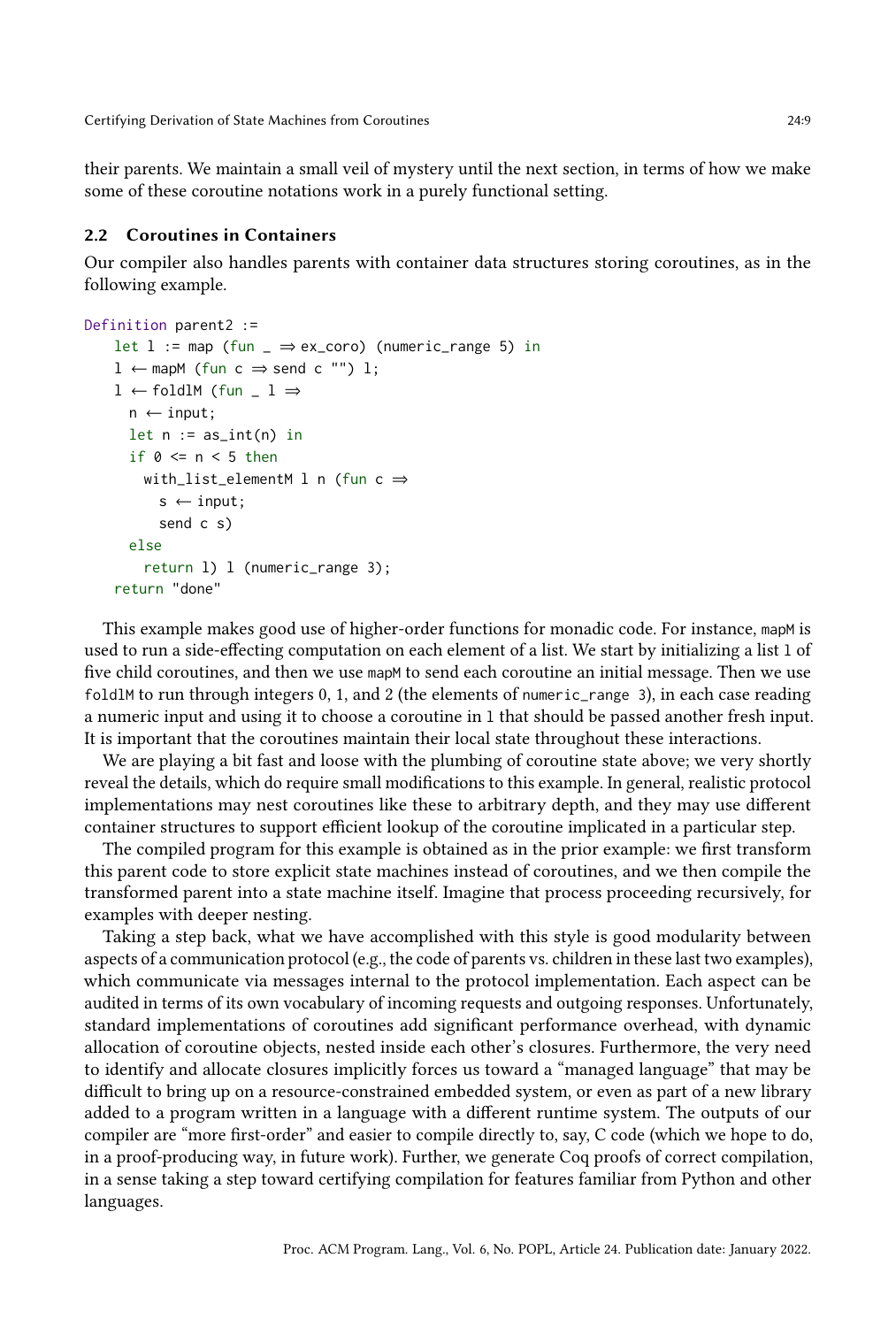# 3 COMPILATION STRATEGY

Our compiler produces a state machine from an effectful program and proves the equivalence between the input and output programs. From this point forward in the paper, we more rigorously present the actual code representation and other Coq-level details in our prototype library.

## 3.1 Source Programs: Freer Monads

To represent effectful programs in our system, we use the following variant of the structure called a freer monad [\[Kiselyov and Ishii 2015\]](#page-29-1).

```
Inductive t {eff : Set} (args rets : eff \rightarrow Set) (A : Set) :=
| Eff : forall (e : eff), args e \rightarrow(rets e \rightarrow t args rets A) \rightarrow t args rets A
| Return : A \rightarrow t args rets A.
```
The type eff is the type of primitive effectful operations (and curly braces ask for it to be inferred at use sites), and functions args and rets respectively assign argument and return types to operations. For example, consider the following:

```
Inductive effect := getStr | putStr.
Definition args_effect (e : effect) :=
   match e with
   | getStr ⇒ unit
   | putStr ⇒ string
   end.
Definition rets_effect (e : effect) :=
   match e with
   | getStr ⇒ string
   | putStr ⇒ unit
   end.
```
Then we introduce convenient notations, following the convention of writing e.g.  $c(x)$  as a metavariable standing for a term where variable x can occur free, so that we can write  $c(e)$  for substitution of term e for x. Also note that tt is the one value of type unit.

```
x \leftarrow getStr; c(x) \equiv Eff getStr tt (fun x \Rightarrow c(x))
putStr x; c = Eff putStr x (fun = \Rightarrow c)
```
Now we can write effectful programs in an imperative style. Coroutines are represented as programs inhabiting the t type family, with yields as their effects. So, the type of effects is

```
Inductive yield_eff := yield.
```
The argument and return types of yield will vary across use cases, as they indicate which sorts of data are passed between parent and child coroutines.

Our focus in the rest of the paper will be on correct compilation of these programs to a lowerlevel form. Of course, it is also valuable to establish correctness and security properties of the source code. As that source language is more or less interaction trees, and as there has already been substantial work on functional verification of interaction trees [\[Koh et al.](#page-29-11) [2019;](#page-29-11) [Xia et al.](#page-30-2) [2020;](#page-30-2) [Zhang et al.](#page-30-4) [2021\]](#page-30-4), we have high hopes that follow-on work can connect such proofs to our certifying compilation.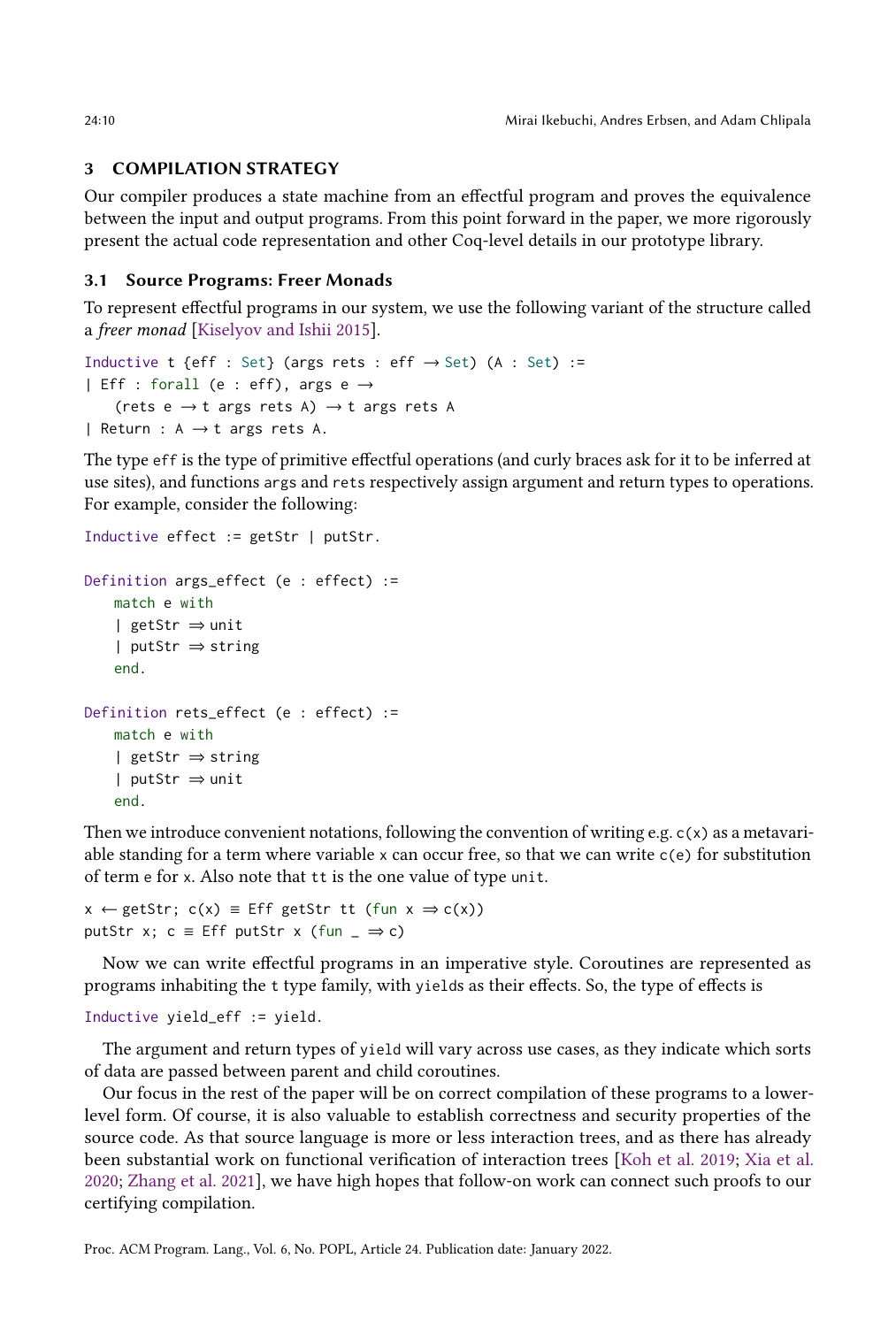# 3.2 Target Programs: State Machines

Let us consider an example (Fig. [4\)](#page-11-0) of how such an effectful program can be compiled to a state machine. Recall that our state machines are just pure Coq (Gallina) programs paired with state types and initial states. As a result, there is no need to delineate what the "target language" is. Instead, think of arbitrary pure functions of type state  $\rightarrow$  syscall\_response  $\rightarrow$  state  $*$  option syscall as in the examples of [section 2.](#page-6-0) Our implementation actually uses dependent types to model the varying argument and return types of different effects, but the core ideas can be understood without appeal to dependent types.

get\_put\_state is the type of states of the generated state machine. It has five states (some taking arguments) that are constructed by  $q_0$ ,  $q_1$ ,  $q_2$  x,  $q_3$  x, and  $q_4$  x; where x in each state is a tuple of saved original-program-variable values needed to proceed from that state. The function get\_put\_step is another component of the state machine. It takes a state as its first argument and the value returned by the previous effect as the third argument. The second argument is expected to be the previous effect performed, which is needed to make the step function well-typed. If the given first argument is the initial state, then get put step does not use the remaining arguments. It returns Done  $r$  if the program is finished outputting the value  $r$  and returns GoNext( $s$ ,  $o$ ) otherwise. Variable  $s$  is the next state to visit, and  $o$  is Some $(e, a)$  if the effect operation  $e$  with argument  $a$  is expected to be performed. Variable  $o$  is None if no more effects will be performed (i.e., execution is complete).

To run this state machine, we extract the step function to another language and write a loop to drive I/O. An example of a Haskell implementation of the loop is given in Fig. [5.](#page-11-1) It relies on a few "unsafe" type casts to work around the expressivity gaps between the type systems of Haskell and Coq, though one can imagine extending our Coq code derivation to produce (proved) lower-level code where these concerns no longer exist.

Here we pause to emphasize how lightweight this encoding is, as a layer on top of Coq's functional language Gallina. We are adding effects in a very similar style to how I/O was added to Haskell via monads [\[Peyton Jones and Wadler 1993\]](#page-29-12). The crucial difference is that we materialize explicit abstract syntax trees of effectful programs in our t type family, making it easy to deconstruct such values both in Coq semantics and proofs and in interpreters like the one in Fig. [5.](#page-11-1) As when Haskell was extended with monadic I/O, all familiar pure constructs of the language remain usable, usually requiring no special effort by our compiler to preserve. The compiler is designed so that, if a source program is higher-order only in its calls to constructors of the t type family, then the compiled state-machine version is first-order, in the sense of using no higher-order functions.

#### 3.3 Compilation, Informally

We shall see how we obtain a type of states and a step function from a source program. First, we focus on programs that interleave I/O actions with computation, postponing to the next subsection a modularizing of code across coroutines. Recall that our encoding of stateful programs is very lightweight and relies on built-in pure-Gallina features for the plumbing between effects. As a result, there is no more detailed syntax-tree type beyond the inductive definition of t shown earlier in this section. However, implicit in the compiler is a limited grammar of "statement" constructs, or syntactic forms used to build values inhabiting t, while we impose no restrictions on "expression" constructs, for building e.g. the parameters passed to system calls.

Here is a grammar in familiar notation, meant to convey that idea. Most important to remember is that the nonterminal  $v$  encompasses all terms of Coq's functional language Gallina. The nonterminal  $p$  of programs includes cases for the constructors of t, plus a handful of control-flow features that we found useful to support, each of which needs its own case in our compiler. Note that, while the inductive definition of t includes no constructors for special control flow, the use of an argument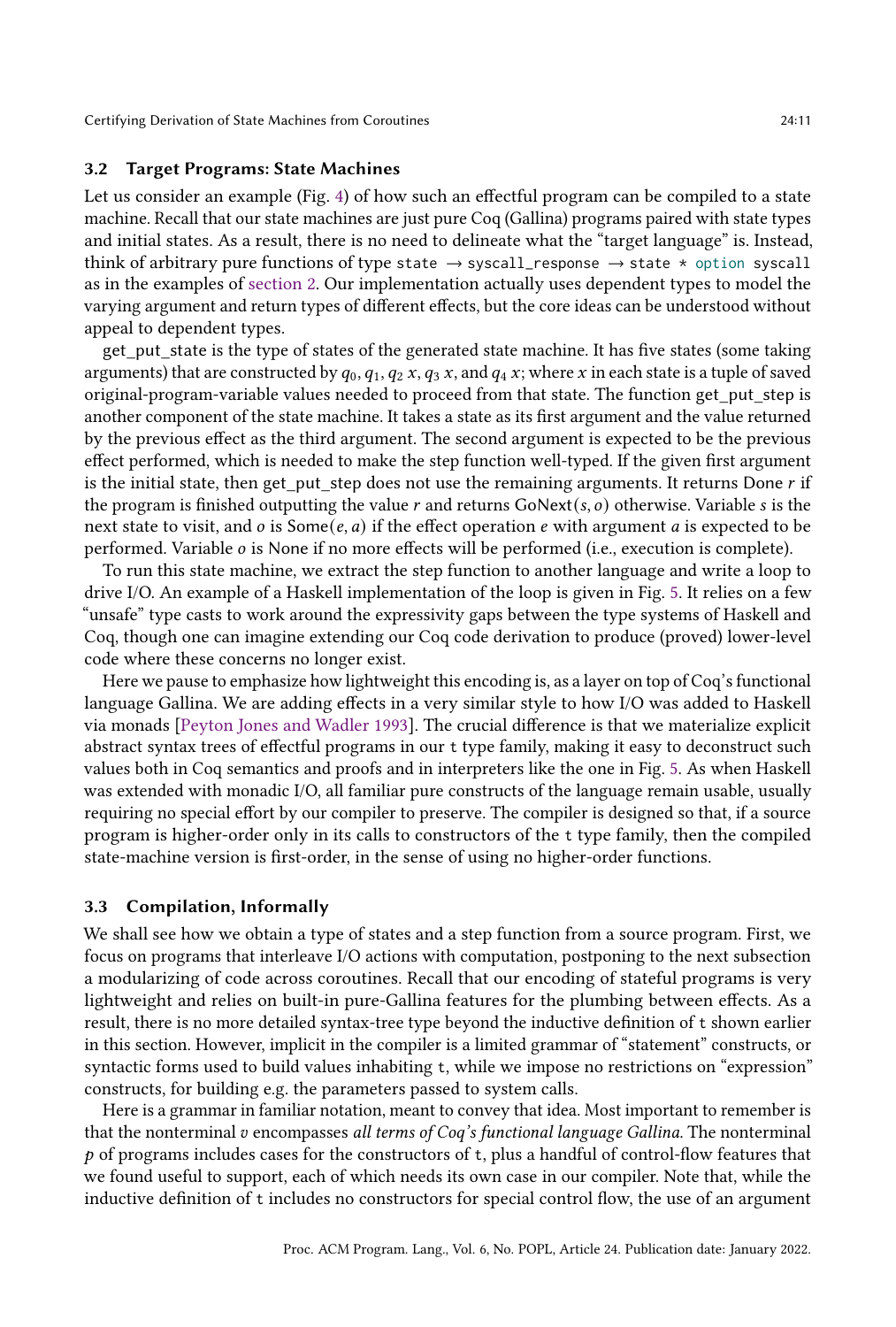#### <span id="page-11-0"></span>Source :

```
get put =w_1 \leftarrow \text{getStr};w_2 \leftarrow \text{getStr};if w_1 ="" then
      Return None
   else
      putStr (w_1 + w_2);Return (Some w_2)
```
#### Compiled :

get\_put\_state =  $q_0 | q_1 | q_2$  string  $| q_3$  (string  $\times$  string)  $| q_4$  (option string) get put step  $s e a =$ 

| $\int$ GoNext $(q_1,$ Some $(g$ etStr, $($ i $)),$                            | if $s = q_0$                                            |
|-------------------------------------------------------------------------------|---------------------------------------------------------|
| $\big\{Gokext(q_2 a, Some(getStr, 0)),\big\}$                                 | if $s = q_1$ , $e = getStr$                             |
| $\big\vert$ GoNext $(q_4$ None, None),                                        | if $s = q_2 w_1$ , $w_1 = \dots, e = \text{getStr}$     |
| $\{Gokext(q_3 (w_1, a), Some(putStr, w_1+a)),\}$                              | if $s = q_2 w_1, w_1 \neq \cdots$ , $e = \text{getStr}$ |
| $\big\{ \text{GoNext}(q_4 \text{ (Some}(w_2)), \text{None}), \text{ } \big\}$ | if $s = q_3 (w_1, w_2)$ , $e = \text{putStr}$           |
| Done r,                                                                       | if $s = q_4 r$                                          |
| Done None,                                                                    | otherwise                                               |
|                                                                               |                                                         |

Fig. 4. An effectful source program and its compiled version

```
loop :: Get_put\_state \rightarrow Effect \rightarrow Any \rightarrow IO (Maybe String)loop st0 e r =case get_put_step st0 e r of
        Done v → return v
        GoNext (st, Nothing) \rightarrow loop st dummyEffect dummyArg
        GoNext (st, Just (ExistT e' a)) \rightarrowcase e' of
                 GetStr \rightarrow do
                      str ← getLine
                      loop st GetStr (unsafeCoerce str)
                  PutStr → do
                      putStrLn ( unsafeCoerce a )
                      loop st PutStr (unsafeCoerce ())
    where dummyEffect = GetStr
           dummyArg = unsafeCoerce ()
```
Fig. 5. Haskell program to run the state machine get\_put\_step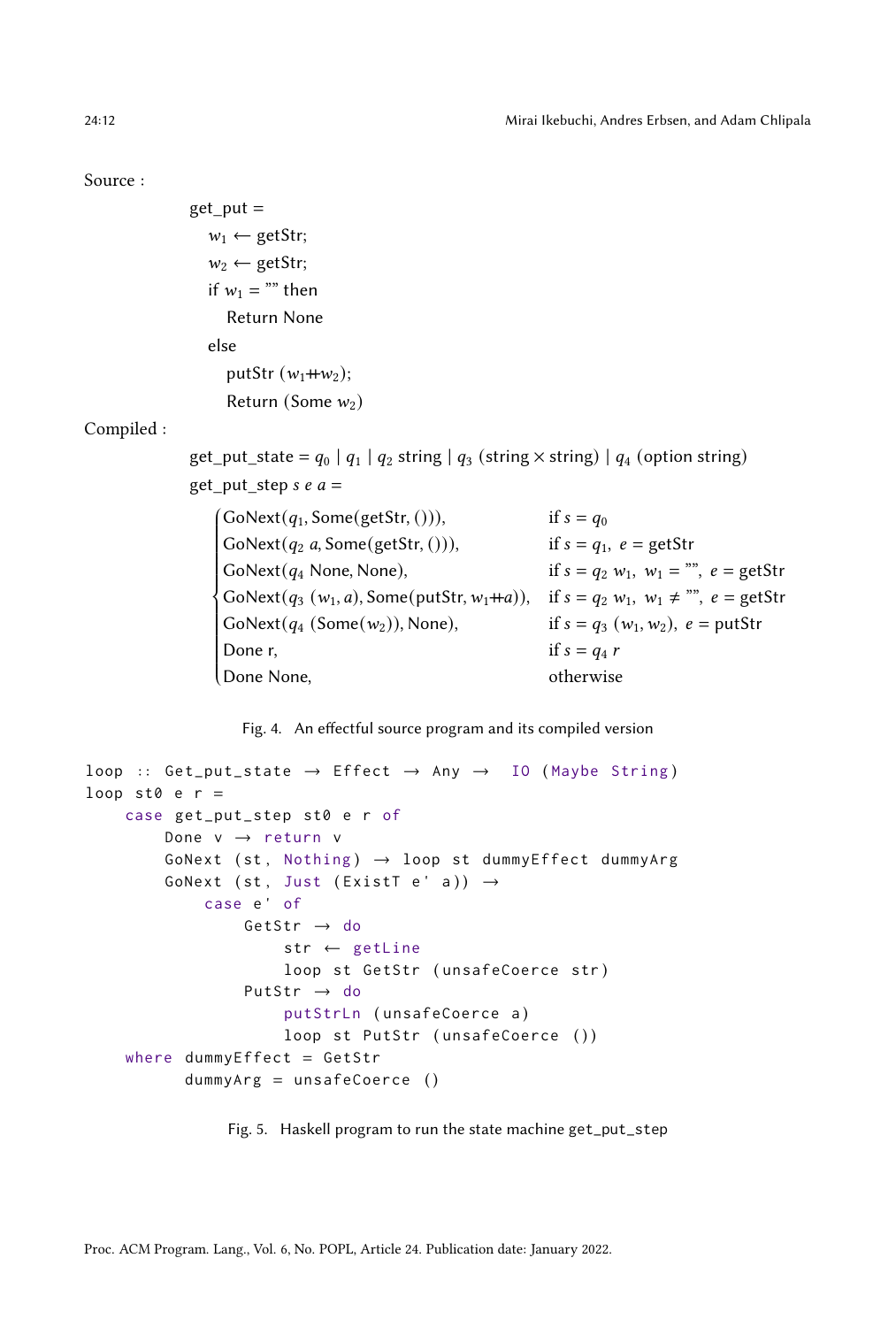of type rets  $e \rightarrow t$  args rets A naturally allows use of native Gallina features to deconstruct system-call return values in rets e. (For a gentler introduction to the consequences of this encoding style, see a recent functional pearl by one of us [\[Chlipala 2021\]](#page-28-7).)

Identifier Program (without effects)  $v$ Effect experiences and the set of the set of the set of the set of the set of the set of the set of the set of the set of the set of the set of the set of the set of the set of the set of the set of the set of the set of t Effectful program  $p ::=$  Return  $v$  $|i \leftarrow e v; p(i)$  $\vert \text{ let } i := v \text{ in } p(i)$ | if  $v$  then  $p$  else  $p$ | (fix  $i_1 i_2 i_3 :=$ if  $i_2 = 0$  then  $p(i_3)$  else  $p(i_2, i_3, i_1(i_2 - 1))$ )  $i_2 i_3$ 

We can easily extend to support pattern matching for an arbitrary algebraic datatype, but our current compiler only supports a few selected algebraic datatypes (currently lists, options, and variants). Here we include recursive-function definition specialized to the natural numbers with a fix keyword. Our implementation also supports recursion on lists.

We present the compilation approach first in a relatively informal way, circling back in the next section to fill in the gaps. Fig. [6](#page-13-0) shows an implementation in some least-common-denominator purely functional language. Function  $C_0$  compiles an effectful program (inhabiting type family t) to a type of states and a pure step function. It relies mostly on helper function  $C'_0$ , which takes as an additional argument a typing context Γ, mapping free variables of the effectful program to their types (which will not change during compilation).

The outputs of compilation are accumulated in two mutable lists state type and step cases, which respectively build up the constructors of the algebraic data type for states and the patternmatching cases of the step function. An entry in the former gives a constructor name and its argument types; while an entry in the latter gives a state-type constructor with variable binders for its arguments, an effect constructor with a variable binder for its parameter, and a body expression to evaluate under all those binders. Compilation kicks off by allocating a fresh name  $q_0$  for the initial state constructor.

The  $C_0^\prime$  cases for Return and Eff are responsible for generating step-function expressions using Done and GoNext directly. The latter generates a fresh state name and makes a recursive call to compile the code coming after the indicated effect. Crucially, the same state name is used both to extend the pattern-matching cases and to generate a reference to the same state in the arguments to GoNext.

The control-flow cases for let and if just make recursive calls inside the bodies of the expressions, while handling of fix is more involved. For termination of the algorithm, we memoize compilation results in a mutable variable recursive\_call\_cache. The idea is to compile each of the two cases within the fix under appropriately extended environments Γ, with the fix itself substituted for the function name in the latter. When we do eventually hit another recursive call, it will (almost; see below) hit in the cache and avoid any more deep traversal.

The code of Fig. [6](#page-13-0) is cutting corners in a few dimensions that would already be problematic for writing an executable compiler, let alone one amenable to mechanized proof.

• We deal with the usual bureaucracy of manipulating terms with variable binders, including substitution and fresh-name generation, which are not so trivial to formalize.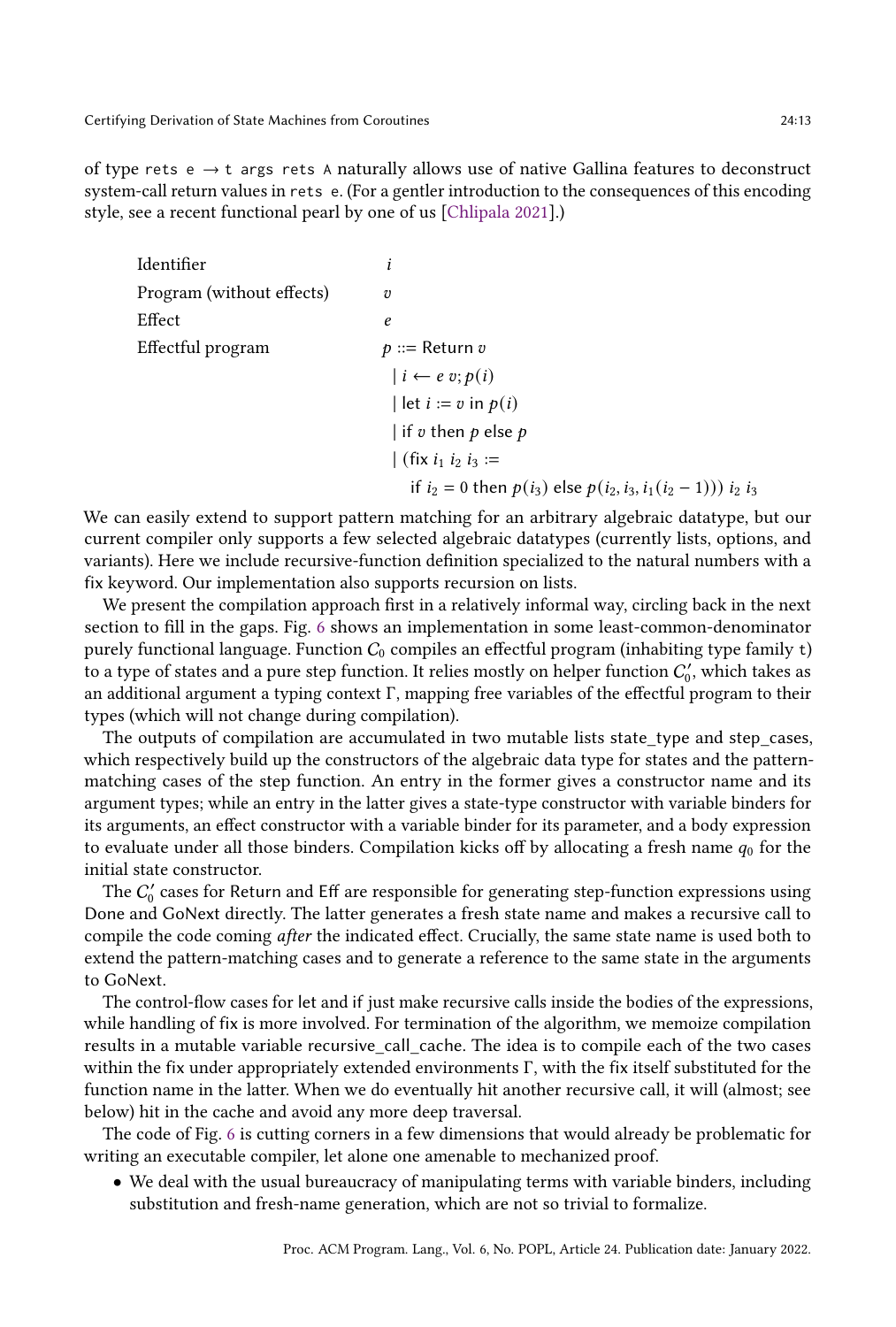$C_0(p) =$  $q_0 \leftarrow$  gensym; state\_type ← ref  $[q_0]$ ; step cases  $\leftarrow$  ref  $[]$ ; recursive\_call\_cache  $\leftarrow$  ref []; let rec  $C'_0(\Gamma, p) = \text{case } p$  of | Return $(v) \Rightarrow$  return (Done v)  $\vert$  Eff $(e, a, k) \Rightarrow$  $q \leftarrow$  gensym; append state\_type  $(q(\Gamma));$  $x \leftarrow$  gensym;  $p' \leftarrow C'_0(\Gamma + x : \arg(s(e), k(x));$ append step\_cases  $(q(\Gamma), e(x), p')$ ; return (GoNext  $(q(\text{vars}(\Gamma)), (e, a)))$  $|$  (let  $x : \tau = e$  in  $k(x)$ )  $\Rightarrow$  $p' \leftarrow C'_0(\Gamma + x : \tau, k(x));$ return (let  $x : \tau = e$  in  $p'(x)$ ) | (if *b* then  $p_1$  else  $p_2$ )  $\Rightarrow$  $p'_1 \leftarrow C'_0(\Gamma, p_1);$  $p'_2 \leftarrow C'_0(\Gamma, p_2);$ return (if  $b$  then  $p'_1$  else  $p'_2$ )  $\vert$  (fix f n (x :  $\tau$ ) := if  $n = 0$  then  $p_1(x)$  else  $p_2(n, x, f(n-1))$ ) a  $b \Rightarrow$ cached  $\leftarrow$  lookup recursive\_call\_cache p; case cached of  $|$  Some $(v) \Rightarrow$  return v | None ⇒  $p'_1 \leftarrow C'_0(\Gamma + x : \tau, p_1(x));$  $p'_2 \leftarrow C'_0(\Gamma + n : \mathbb{N} + x : \tau,$  $p_2(n, x, (\text{fix } f \text{ n } x := \text{if } n = 0 \text{ then } p_1(x) \text{ else } p_2(n, x, f(n-1)))));$ let  $r = ($ if  $a = 0$  then  $p'_1(b)$  else  $p'_2(a-1, b)$ ) in append recursive\_call\_cache  $(p, r)$ ; return  $r$  in  $p' \leftarrow C'_0([], p);$ append step\_cases  $(q_0, \_, p')$ ;  $T$  ← read state\_type;  $S \leftarrow$  read step cases; return  $(T, S)$ 

Fig. 6. Informal version of core compiler

- We play fast-and-loose with syntax of the metalanguage vs. the object language, overloading e.g. let for compile-time and quoted run-time versions.
- The handling of recursive fix functions seems to beg the question, actually leading to an infinite loop at compile time. It could probably be made to work out, though, if the cache associated recursive functions with mutable references that are filled in as we compile.
- The code is rather imperative, which tends to create headaches for mechanized proofs, compared to more purely functional implementations.

Proc. ACM Program. Lang., Vol. 6, No. POPL, Article 24. Publication date: January 2022.

<span id="page-13-0"></span>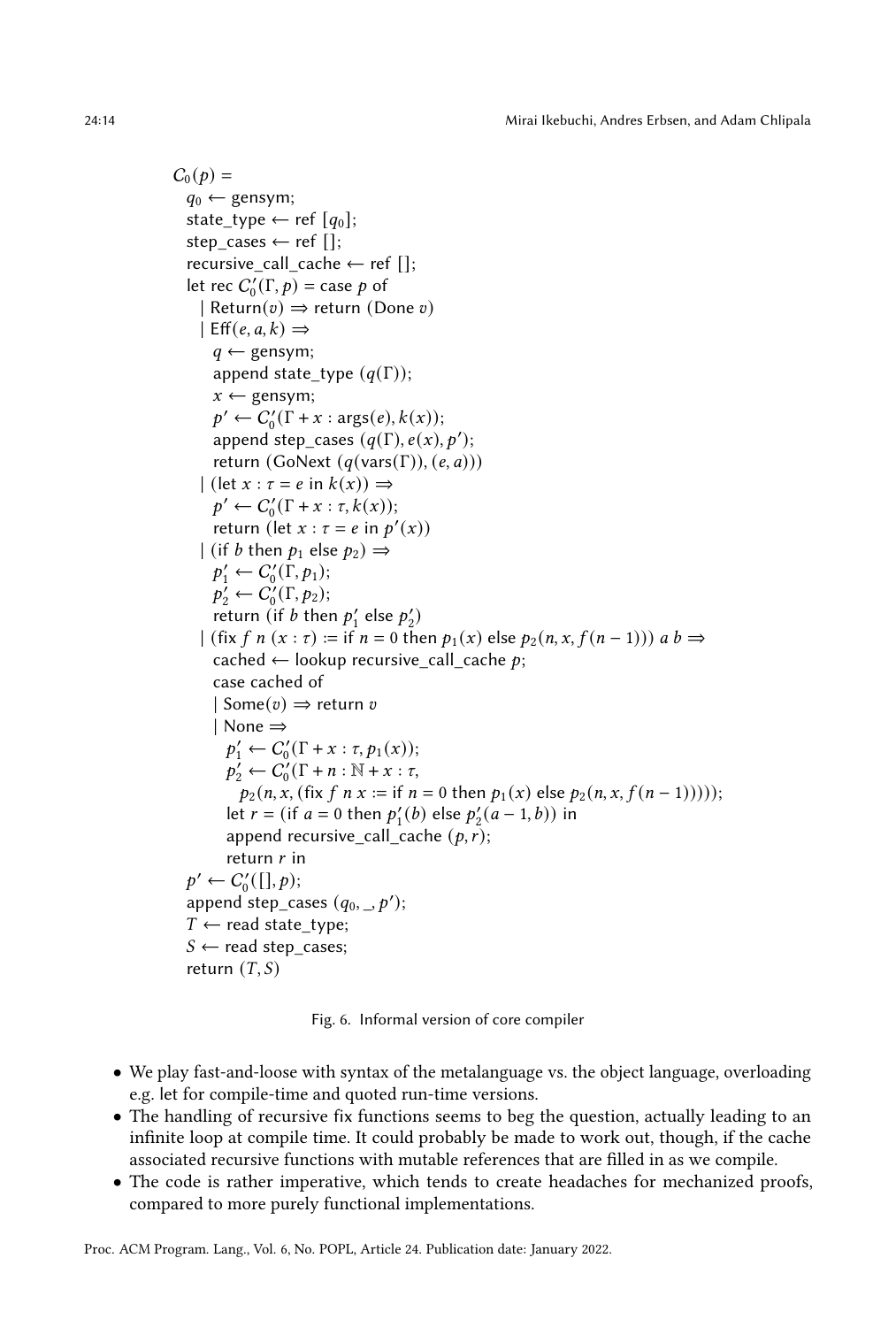Since we want a Coq proof of correct compilation on each run of this algorithm, it is natural to expect that Coq's tactic language Ltac will be involved somehow. However, it also turns out that Ltac's features provide for elegant solutions to the rough edges above. Tactic languages are designed for recursive analysis and construction of logical terms. Management of variables and environments is built into the proof engine, and there is integrated quoting of terms as needed, connected smoothly with type checking. Finally, the same feature addresses our worries about fix compilation and excessive use of imperative features: unification variables, which are selectively filled in during proof search. We simply fill in recursive\_call\_cache with fresh unification variables before proceeding to compile fix bodies, and all three imperatively growing lists become unification variables in Ltac.

Now for the details, after we lay the foundations for how we state compilation as a proof goal compatible with Ltac.

## 3.4 Compilation, Formally

To state compilation-correctness theorems, we define an equivalence between an effectful program and a state machine. We write equiv step  $q_0$   $p$  if an effectful program  $p$  and a pair of step function step and initial state  $q_0$  are equivalent, and it is defined by the following inference rules, which also define a further relation ≃ connecting states for target and source programs. Here, in equations between function calls and specific shapes of results, we use underscores to require that the function result is independent of those argument values.

$$
\frac{\text{step }q_0 \_ = \text{GoNext }(s, o) \quad (\text{step}, s, o) \simeq p}{\text{equiv step }q_0 p}
$$

This top-level relation begins by assuming the state machine's initial state is a kind of dummy state that ignores its next input, returning the same pair of a new state and next effect regardless. Then the main task of equivalence checking is pushed off to relation ≃. Note that the lefthand operand to ≃ characterizes the state machine's condition with a step function, state, and intended next effect (o). Also note that these rules are defined inductively, not coinductively, requiring that every execution terminate, even if executions can run arbitrarily long depending on input values.

$$
\frac{\text{step } s \_\_\_\_\text{inter} = \text{Done } v}{(\text{step}, s, \text{None}) \simeq \text{Return } v} \quad \frac{\forall r, s', o'. \text{ step } s \ e \ r = \text{GoNext } (s', o') \to (\text{step}, s', o') \simeq p'(r)}{(\text{step}, s, \text{Some } (e, a)) \simeq (i \leftarrow e a; p'(i))}
$$

These rules are essentially a simplification of the classic technique of bisimulation for our setting. In fact, we proved equivalence<sup>[3](#page-14-0)</sup> with the more standard definition of bisimulation, after expressing our source and target semantics in labeled-transition-system style. We show that the two versions of a program evolve in lockstep, regardless of how the environment responds to effect requests. If the low-level step function indicates execution is done regardless of the next effect response, then the high-level program had better be done with the same return value. If the low-level and high-level programs agree on an effect to run next, then for any state transition indicated by the low-level step function for some possible effect response  $(r)$ , the relation is preserved thereafter.

Note that this relation does not need rules for the other language constructs we explained so far, because they are encoded in shallow-embedding style, using native Coq constructs, the possibility for which is a significant advantage of the monadic style. We also point out that, like standard bisimulation, this relation enforces consideration of all possible effect responses, even the bizarre corner-case responses that make the most trouble for authors of protocol implementations. Also, all concurrency behavior of the state machine is inherited literally from the source program; there are no new concerns of fairness, etc.

<span id="page-14-0"></span> $^{3}$ In our implementation, see theorem equiv\_is\_bisimulate in file src/ClConv.v.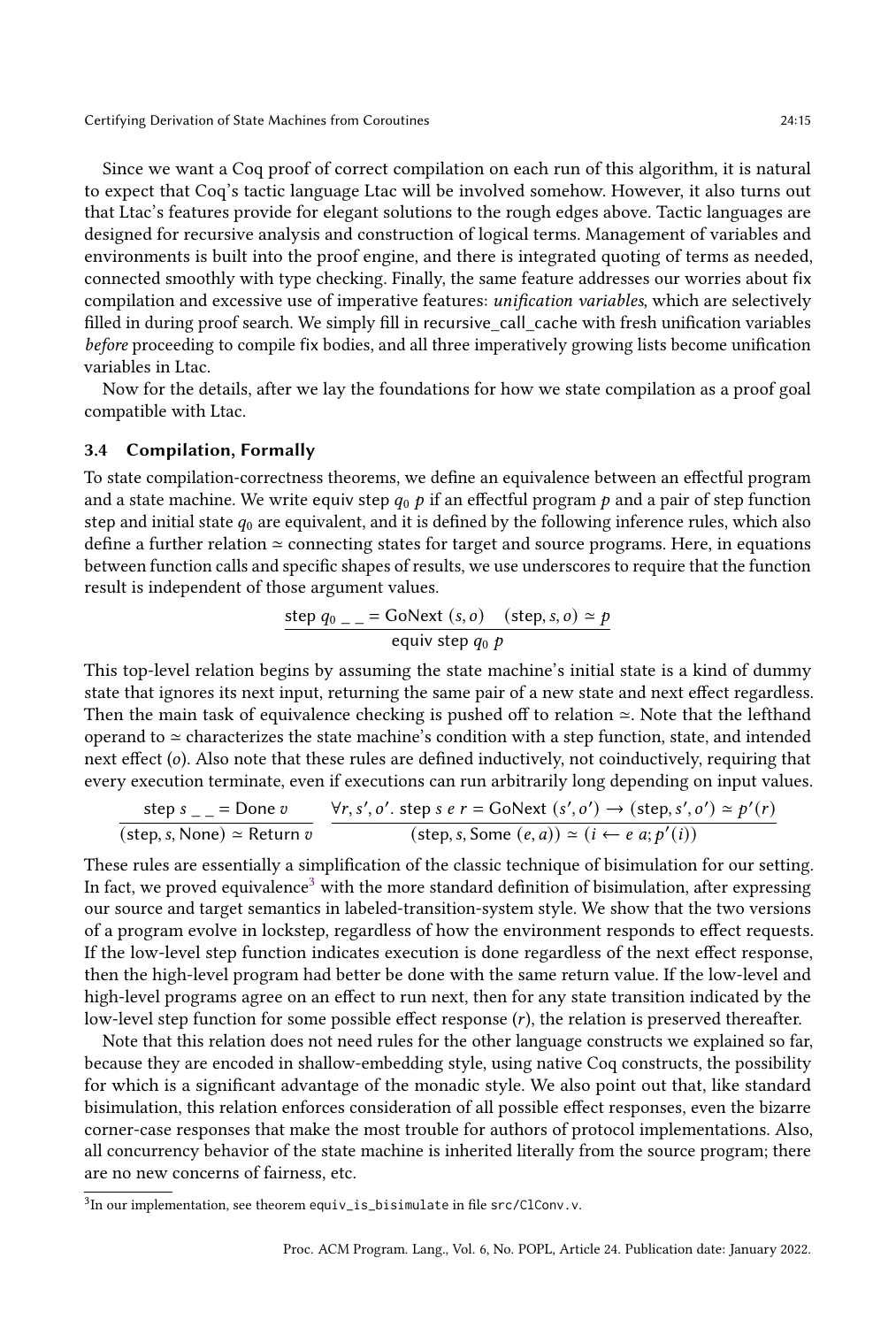Our system automatically proves equivalence between a source program and its compiled version. Moreover, the proof is constructed as we compile a program. That is, we state compilation as the process of proving that there exists a state-machine program related to the source program by  $\simeq$ . As we carry out the proof, we fill in more and more of the structure of the state-machine program.

If the source program is *i* ← *e a*; *p*(*i*), then the inductive definition of  $\simeq$  determines what the step function should be at the state for  $i \leftarrow e$  a, and it matches the form of the step function described in derive\_core that will be explained later in this subsection. If the program is if *b* then  $p_1$  else  $p_2$ , we apply the following lemma.

**Lemma 1.** If (step,  $s_1, o_1$ )  $\simeq p_1$  and (step,  $s_2, o_2$ )  $\simeq p_2$ , then (step, s, o)  $\simeq p$  holds where

 $s =$  if *b* then  $s_1$  else  $s_2$ ,  $p =$  if *b* then  $p_1$  else  $p_2$ ,  $o =$  if *b* then  $o_1$  else  $o_2$ .

We have similar lemmas for let and fix, and an entire proof is a sequence of applications of these lemmas and rules of ≃.

Now we are ready to present the Ltac realization of compilation procedure  $C_0$  from Fig. [6.](#page-13-0) Key complications from that figure, principally quoting of syntax trees and management of fresh variable names and environments, are built into the Coq proof engine and need not be dealt with explicitly anymore. The three imperative lists that we built up by appending are replaced by unification variables. Probably least intuitively, rather than returning target programs, the compiler fills them into unification variables passed as arguments. They will be written as ?s for the state part of a target program and ?o for the next-side-effect part. This commitment to unification variables turns out to solve our challenge with compilation of recursive functions.

A type of states and a step function are determined in the following procedure. First, let the type of states be  $q_0$  | ?X, and let  $q_0$  be the initial state. The notation  $q_0$  | ?X means that the available states include  $q_0$  (with no arguments) plus a currently unknown sequence of additional states ?X. Then, we partially define a step function step as step  $q_0$  = GoNext(?s, ?o) for new unification variables ?s, ?o. By the end of our procedure, step will be fully defined, filling in one state's case at a time, adding new cases as the compiler discovers new states.

Next, let prog be the input program and run the procedure derive\_core below, which we implement in Ltac.

derive\_core prog ?s ?o =

- Case prog =  $(r \leftarrow e \ a; p(r))$ : If the type of states is of the form  $q_0 | \cdots | q_n x | ?X$ , unify ?o with Some(e, a) and ?s with  $q_{n+1}$  fv, where fv is the (possibly nested) tuple of free variables in prog. (By this process, ?X is unified with  $q_{n+1}$  T | ?Y for the type T of fv, with ?Y a fresh unification variable.) Then, let step ?s  $e r = \text{GoNext}(?s', ?o')$  for new unification variables ?s' and ?o', then run derive\_core  $p(r)$  ?s' ?o' recursively, in a context with r introduced as a new local variable.
- Case prog = let  $x := y$  in  $p(x)$ : Unify ?s with let  $x := y$  in ?s' and ?o with let  $x := y$  in ?o' for new unification variables ?s' and ?o'. Run derive\_core  $p(x)$  ?s' ?o', in a context with x introduced as a new local variable.
- Case prog = if *b* then  $p_1$  else  $p_2$  for some Boolean *b*: Unify ?s with if *b* then ?s<sub>1</sub> else ?s<sub>2</sub> and ?o with if *b* then ?o<sub>1</sub> else ?o<sub>2</sub> for new unification variables ?s<sub>1</sub>, ?s<sub>2</sub>, ?o<sub>1</sub>, ?o<sub>2</sub>. Make recursive calls to derive\_core  $p_1$  ?s<sub>1</sub> ?o<sub>1</sub> and derive\_core  $p_2$  ?s<sub>2</sub> ?o<sub>2</sub>.
- Case prog = (fix f n x := if  $n = 0$  then  $p_1(x)$  else  $p_2(n, x, f(n-1))$ ) n x for some x and a natural number n: If derive\_core prog  $?s'$   $?o'$  was run for some  $?s'$ ,  $?o'$  before, unify ?s with ?s' and ?o with ?o'. Otherwise, unify ?s with if  $n = 0$  then ?s<sub>1</sub> else ?s<sub>2</sub> and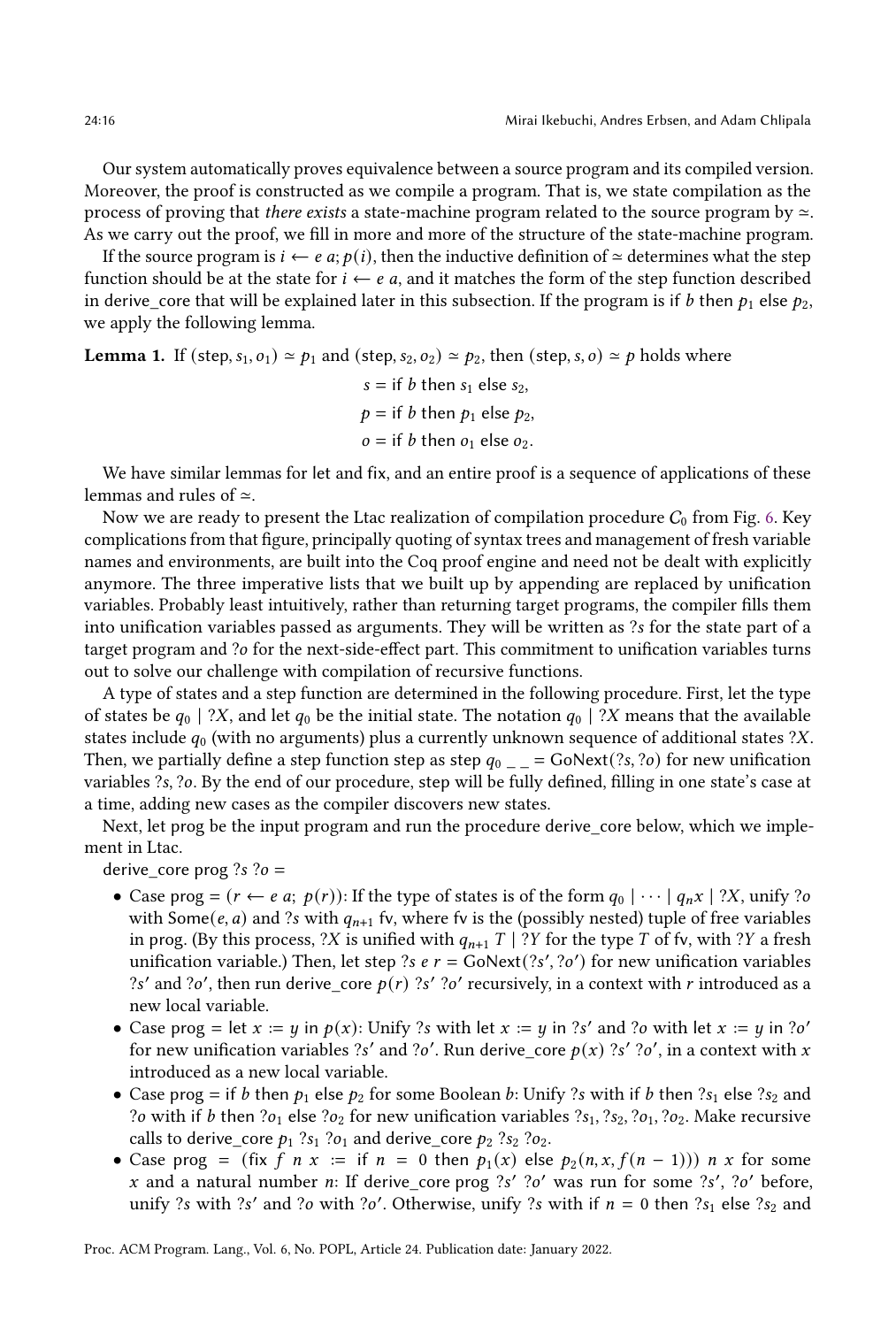?*o* with if  $n = 0$  then ?*o*<sub>1</sub> else ?*o*<sub>2</sub> for new unification variables ?*s*<sub>1</sub>, ?*s*<sub>2</sub>, ?*o*<sub>1</sub>, ?*o*<sub>2</sub> and run derive\_core  $p_1(x)$  ?s<sub>1</sub> ?o<sub>1</sub>, derive\_core  $p_2(n, x, f(x f n x := f f n = 0)$  then  $p_1(x)$  else  $p_2(n, x, f(n+1))$ 1)))  $(n - 1)$  x) ?s<sub>2</sub> ?o<sub>2</sub>, in a context with *n* and x introduced as new local variables.

• Case prog = Return v: Unify ?o with None. Insert (?s, v) in a database db.

If derive\_core finishes with the type of states of the form  $q_0 | \cdots | q_n x | ?X$ , for each  $(?, v)$  in the database db, unify ?s with  $q_{n+1}$  v and let step ?s \_ \_ = Done v. Finally, for any pair of s and e such that step *s e* has not been defined yet, let step *s e*  $\angle$  = Done  $v_0$  for some  $v_0$  to represent failure.

Procedure derive\_core can easily be extended to the case that prog is a pattern-matching expression for an arbitrary algebraic type in a similar way with if-expressions. However, as mentioned earlier, our compiler does not uniformly support pattern-matching expressions for all algebraic types, because of difficulty in Coq of replacing v1, ..., vm in the term

```
match x with
| c1 a11 ... a1n ⇒ v1
...
| cm am1 ... amk ⇒ vm
end
```
with unification variables.

## 3.5 Coroutines

<span id="page-16-0"></span>In this subsection, we consider programs with coroutines, finally revealing how we desugar corou-tine constructs into standard functional code. Fig. [7](#page-16-0) shows a coroutine and a parent. let\_coro  $c :=$ 

| ex coro $s_0 =$<br>$s_1 \leftarrow$ yield $s_0$ ;<br>$\overline{\phantom{a}}$ $\leftarrow$ yield (s <sub>0</sub> ++s <sub>1</sub> );<br>Return tt                                                                        | example' $=$<br>let coro $c := ex$ coro in<br>match c "Hello, " with<br>  Eff yield <i>a q</i> $\Rightarrow$<br>(fun $r_1$ $c \Rightarrow$                                                                                        |
|--------------------------------------------------------------------------------------------------------------------------------------------------------------------------------------------------------------------------|-----------------------------------------------------------------------------------------------------------------------------------------------------------------------------------------------------------------------------------|
| example $=$<br>let coro $c := ex$ coro in<br>$r_1 \leftarrow$ resume c "Hello,";<br>putStr $r_1$ ; (*Output : Hello, *)<br>$r_2 \leftarrow$ resume c "world!":<br>putStr $r_2$ ; (*Output : Hello, world!*)<br>Return tt | putStr $r_1$ ;<br>match $c$ "world!" with<br>  Eff yield <i>a q</i> $\Rightarrow$<br>(fun $r_2 c \Rightarrow$<br>putStr $r_2$ ;<br>Return tt) $a \, q$<br>$ \Rightarrow$ Return tt<br>end) $aq$<br>$\Rightarrow$ Return tt<br>end |



... in ... is equivalent to let  $c := \dots$  in  $\dots$ , and the resume syntax desugars as follows:

```
r \leftarrow resume c a; p(c, r) \equivmatch c a with
| Eff yield b \, q \Rightarrow(fun r c \Rightarrow p(c, r)) b q| Return \Rightarrow Return v_0end
```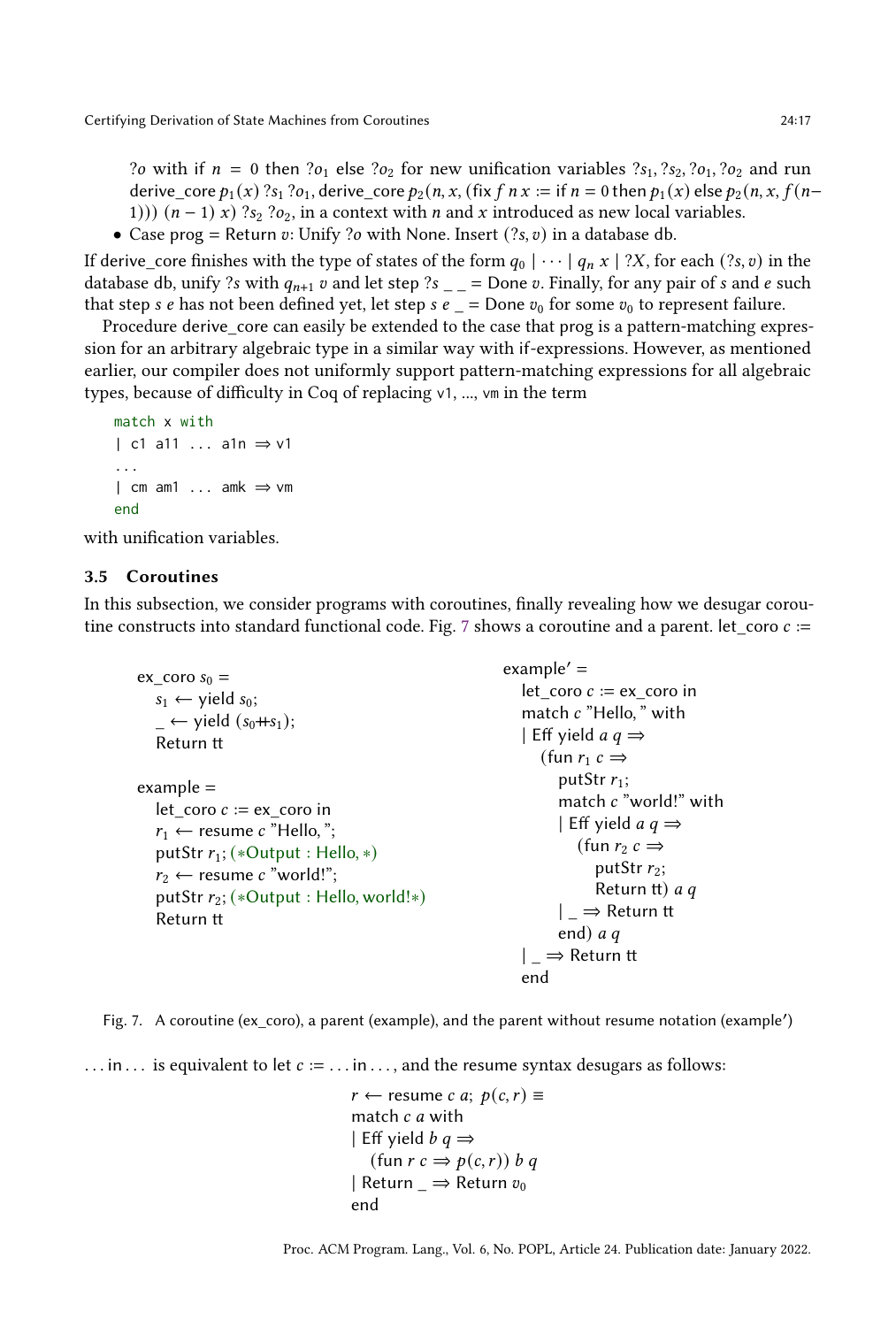where  $v_0$  is a value of the parent's return type that represents failure. Note that the identifier  $c$ is rebound in the fun-expression. Note also that the continuation  $q$  of the coroutine is explicitly captured and passed off as the new value of c. Therefore, in the example, even though we use the same identifier  $c$  for two resumes, these  $c$ 's refer to different terms. The second refers to

fun s<sub>1</sub> ⇒ 
$$
(\_ \leftarrow \text{ yield ("Hello, "Hs1)};
$$
  
Return tt)

Overall compilation proceeds as a bottom-up traversal through the tree of coroutines. Leaf coroutines can be compiled in the way explained in the last subsection. To compile each parent coroutine, we need a further procedure. Since resume in a parent is a pattern-matching on an effectful program, we first change each resume into a case analysis on the output of the state machine obtained from the coroutine. Concretely, we transform example from Fig. [7](#page-16-0) into the intermediate form shown in Fig. [8.](#page-17-0) Here, init coro and step coro are the initial state and the step function of ex\_coro. An algorithm for this transformation (again implemented in Ltac to generate not just target code but proof of its equivalence to source code) works as follows.

to\_state prog =

- Case prog = let coro  $c :=$  coro in  $p(c)$ : Return let  $c := \text{coro}\,$  init in to state  $p(c)$
- Case prog =  $r \leftarrow$  resume  $c \ a; p(c, r)$ : Return

match step coro  $c$  yield  $a$  with  $|$  GoNext $(c,$  Some  $($ ,  $r)$  $)$   $\Rightarrow$  to state  $(p(c, r))$  $|\Rightarrow$  Return  $v_0$ end

- Case prog = if *b* then  $p_1$  else  $p_2$ : Return if *b* then to state  $p_1$  else to state  $p_2$
- Case prog = (fix  $f \circ x := p(f, n, x)$ )  $n x$ : Return (fix  $f \, n \, x :=$  to state  $(p(f, n, x))$ )  $n \, x$
- Case prog = Return  $v$ : Return Return  $v$

<span id="page-17-0"></span>For the case prog =  $r \leftarrow$  resume  $c; p$ , we need to associate the right step function step\_coro to the coroutine variable  $c$ , as there may be multiple different kinds of coroutines in the program,

```
let c := \text{init\_coro in}match step_coro c "Hello," with
| GoNext(s, Some (, r_1)\RightarrowputStr r_1;
  match step_coro s "world!" with
  | GoNext(\_, Some (\_, r_2)) \RightarrowputStr r_2;
     Return tt
  | _ ⇒ Return tt
  end
| _ ⇒ Return tt
end
```
Fig. 8. Intermediate form of the parent example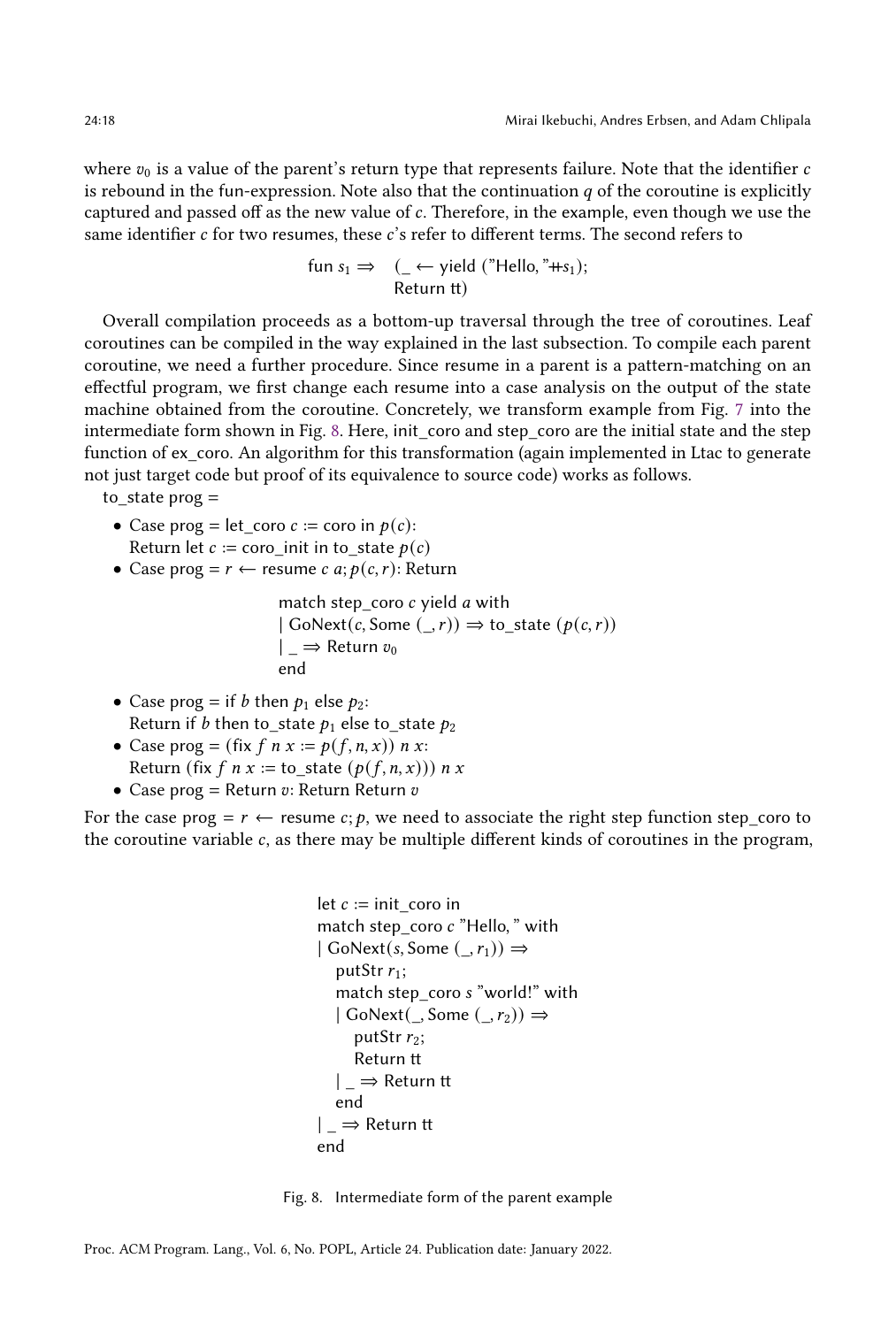each originating from one explicit code body and then propagated across chains of yields. In our implementation, we put step\_coro into the type of  $c$  as a dummy argument:

Definition coro\_type A B C step := A  $\rightarrow$  t yield\_eff (fun \_  $\Rightarrow$  A) (fun \_  $\Rightarrow$  B) C.

where A, B, C are types. Then, the step function is obtained by type inference. If the compiler needs to know the step function of a coroutine variable  $c$ , it infers the type of  $c$ , which is expected to be of the form coro\_type A B C step, so then it recognizes step as the step function. Different coroutine variables in the source program are effectively grouped together union-find-style, as an implicit consequence of type inference, finding those clusters associated with the same pieces of coroutine source code. The choice of step function for a cluster is seeded for coroutine variables that refer to coroutine code directly, rather than using resume.

The proof of equality between a parent before and after transformation mostly appeals to the following lemma:

<span id="page-18-0"></span>**Lemma 2.** If a coroutine c, a step function step, and a state s satisfy equiv step s  $(c r)$  for any choice of r, then  $r \leftarrow$  resume c a;  $p(r, c)$  is equal to

match step *c* yield *a* with  
\n| GoNext(*c*, Some (\_, *r*)) ⇒ 
$$
p(r, c)
$$
  
\n|  $\Rightarrow$  Return  $v_0$   
\nend.

#### 3.6 Coroutines Inside Data Structures

However, if the parent uses a container data structure holding child coroutines (e.g., a map from file descriptor to coroutine for that connected client), we need more steps. For example, suppose that a parent has the subterm

match nth\_error *l n* with  
\n| Some 
$$
c \Rightarrow r \leftarrow
$$
 resume *c a*; *p*  
\n| None  $\Rightarrow q$   
\nend

where l is a list of child coroutines, and each coroutine in l has the same step function. ntherror l n returns Some c if the *n*th element of *l* is c and None if *n* is greater than or equal to the length of l. After the transformation, l will be a list l' of states corresponding to the coroutines. To apply Lemma [2,](#page-18-0) we must have the condition equiv step  $(c, r)$  s for the *n*th element  $c$  of  $l$ , the *n*th element  $s$  of  $l'$ , and any  $r$ . Our proof strategy is to maintain the invariant that, whenever an input program to our compiler produces a list of coroutines, the compiled program generates a list of states related to the original list (and indeed we make sure that Coq's hint databases are configured to allow that proof to be found automatically when needed later), so that we can apply Lemma [2](#page-18-0) as required. If we handle various data structures rather than just lists, we need to generalize this type of condition. For that purpose, we use a type class that is defined as follows, for  $F$  a container type family, parameterized on the type of data value stored within.

Class HasGenForall2 
$$
F :=
$$

\n{GenForall2: forall  $A_1 A_2$ ,

\n $(A_1 \rightarrow A_2 \rightarrow \text{bool}) \rightarrow F A_1 \rightarrow F A_2 \rightarrow \text{bool}$ }

For lists, GenForall2  $p l_1 l_2$  is defined as the proposition " $p a_1 a_2$  holds for any n, the nth element  $a_1$  of  $l_1$ , and the *n*th element  $a_2$  of  $l_2$ ." Also, we have proven lemmas for operations on some data structures. For example, we have the next lemma.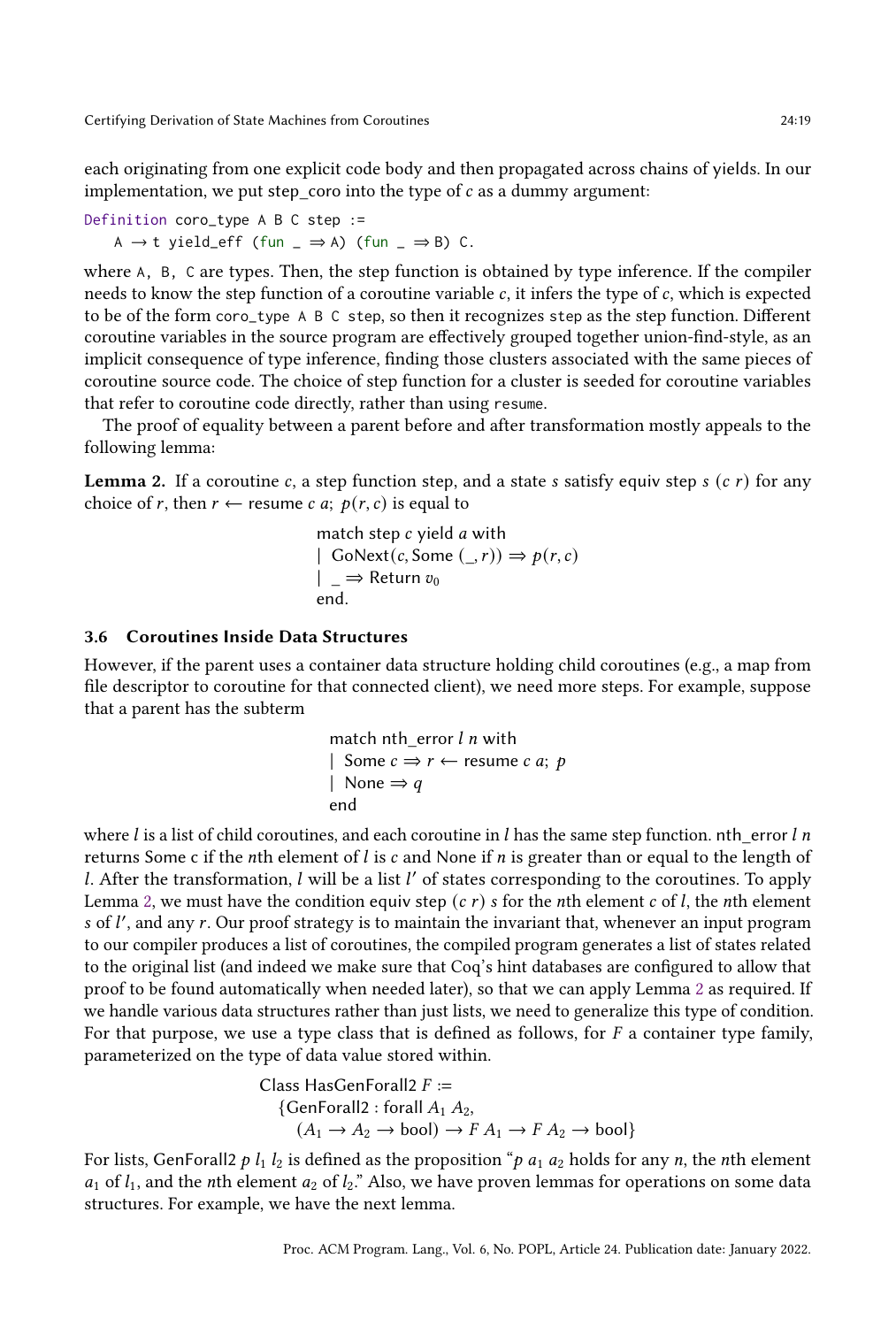**Lemma 3.** For any state  $s_0$  and coroutine  $c_0$ , we have equiv step  $s_0$   $c_0$  if each of the following three conditions are satisfied:

- GenForall2 (equiv\_coro step)  $l_1 l_2$
- nth\_error  $l_1$   $n =$  Some  $s_0$
- nth\_error  $l_2$   $n =$  Some  $c_0$

where  $l_1$  is a list of states,  $l_2$  is a list of coroutines, and *n* is a natural number.

Using this lemma, we teach our compiler how to handle nth\_error lookups in lists of coroutines. When our system proves equivalence between source and compiled code, it automatically attempts to apply each preproven lemma about containers holding coroutines, discharging lemmas' side conditions. Recall again that we perform compilation as a kind of side effect of proof search, so this process of finding applicable lemmas also guides selection of code, making the lemma database a kind of extensible database of compilation hints, as well.

## 4 TLS IMPLEMENTATION

We evaluated our Coq library by using it to derive a state-machine implementation for TLS, the protocol behind secure Web browsing, implementing just a large enough subset of TLS that we can test with standard Web browsers. We relied on an existing Haskell library $^4$  $^4$  for most of the pure parts of this subset, e.g. particular cryptographic ciphers and interchange formats. As our compiler does not need to modify pure code, having only the type signatures of these functions in Coq is enough, and the Haskell implementations are linked in during Haskell compilation, after the code produced by our compiler is extracted from Coq.

Nevertheless, our implementation includes everything needed for use in a conventional web server. Concretely, it generates session tickets and supports session resumption, but it refuses 0RTT and client authentication as allowed by the specification. The conservative selection of cryptographic algorithms currently supported (X25519, chacha20, poly1305) is not enough to claim full TLS1.3 support as per the RFC, but it is sufficient to interoperate with recent versions of all major browsers. To safely achieve acceptable performance using the remaining algorithms, the software would need to delegate cryptographic computations to platform-specific dedicated hardware and low-level implementations. This practical hurdle is orthogonal to the networkprotocol-implementation challenges we tackle in this work.

## 4.1 Structure of the Implementation

Our TLS server implementation has two coroutines for each connection, and a parent (node 1 in Fig. [9\)](#page-20-0) accepts new connections and spawns and resumes coroutines for them. One of the two coroutines for a connection handles parsing, decrypting, and encrypting of data (node 2 in Fig. [9\)](#page-20-0). The other implements the TLS handshake protocol and yields primitive operations such as receiving a specific type of message (node 3 in Fig. [9\)](#page-20-0). Coroutine 2 is the parent of coroutine 3. For example, if coroutine 3 yields RecvClientHello, coroutine 2 attempts to receive data from the peer, parse it as the requested message type, and resume coroutine 3 with the result of parsing. If some bytes are remaining at the end of parsing a client\_hello message, they are stored in a buffer and will be consumed if coroutine 3 asks to receive another message. Also, if coroutine 3 yields SetSecret (hash, cipher, secret, false), coroutine 2 will decrypt later messages with the hash algorithm hash, the cipher suite cipher, and the secret key secret. If the last argument of SetSecret is true, coroutine 2 will encrypt messages to send instead.

Coroutine 3 yields the following effectful operations.

<span id="page-19-0"></span><sup>4</sup><https://github.com/vincenthz/hs-tls>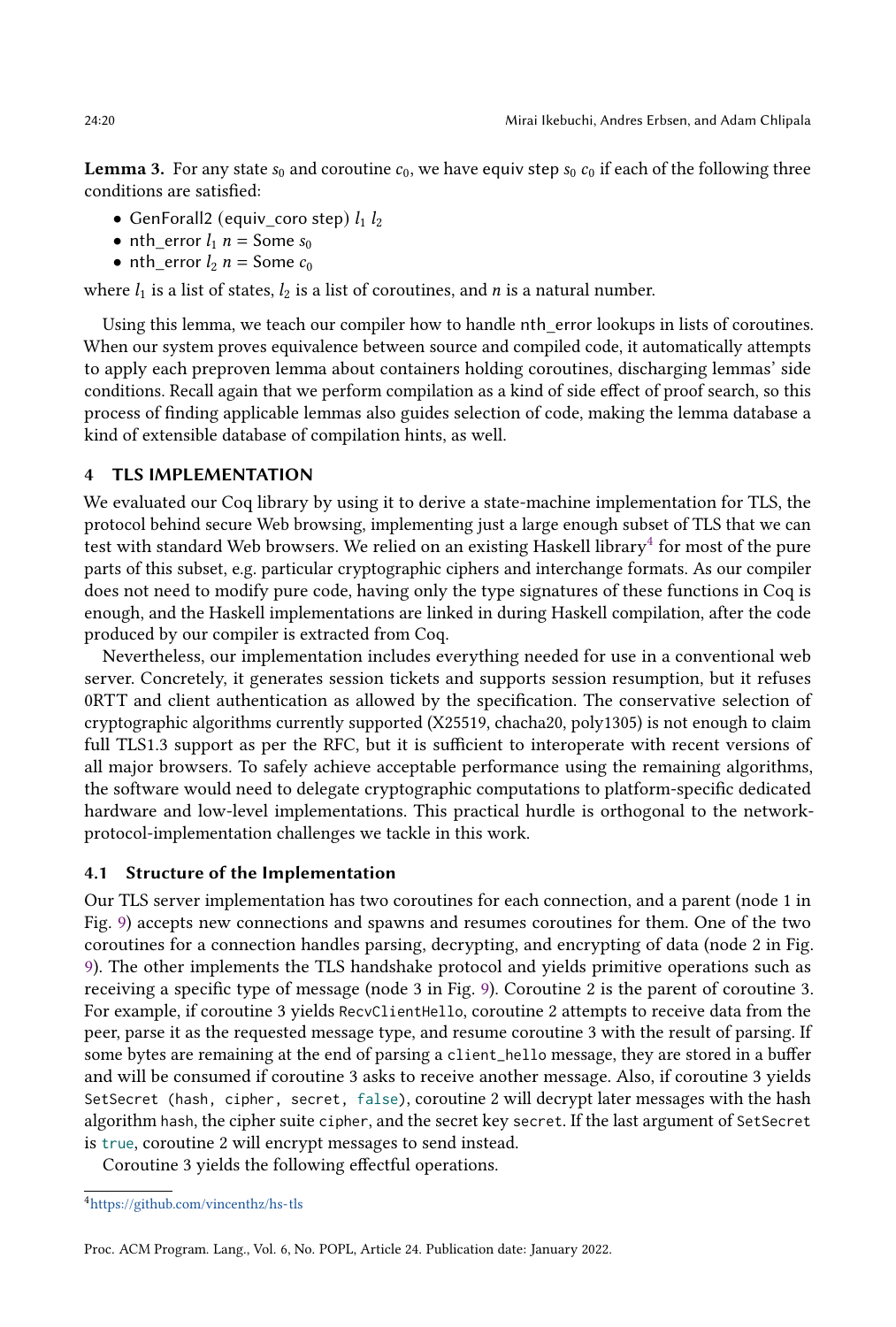<span id="page-20-0"></span>

Fig. 9. Overview of our TLS implementation

- RecvClientHello
- RecvFinished
- RecvCCS
- RecvAppData
- SendPacket packet
- GetRandomBytes n
- SetSecret (hash, cipher, secret, b)
- GetCurrentTime
- Close: close this connection.
- GroupGetPubShared g: given a group g, generate a pair of a public key and a shared key.
- MakeCertVerify (pub, priv, hashSig, tran): given a public key pub, private key priv, hash and signature algorithm hashSig, and transcript hash tran, generate a certificate verify.
- SetPSK (sessID, sessInfo)
- SessionResume sessID

Here is the key control flow of coroutine 3 that implements the last steps of Fig. [1,](#page-1-0) with some pure computations omitted.

```
finEncoded ← SendPacket ([HFinished fin]);
sfSentTime ← GetCurrentTime;
\angle ← SetSecret (usedHash, cipher, ..., false);
_ ← SetSecret (usedHash, cipher, ..., true);
fin \leftarrow RecvFinished:
cfRecvTime ← GetCurrentTime;
let resumptionMasterSecret := ... in
\overline{\phantom{C}} \leftarrow SetPSK \ldots;
\mathcal{L} \leftarrow SendPacket [HNewSessionTicket ...];
```
Concurrency between different sessions is handled by coroutine 1, which also coordinates access to shared state such as the session cache (m). The parent interacts with the environment using standard socket operations performed by coroutine 2 along with accepting new connections. Each network-I/O operation specifies the OS-level socket as one of the arguments, and coroutine 1 is responsible for correlating this with TLS sessions: it keeps a map from OS sockets to coroutines (coros) and associates operations it passes through with socket identifiers. It is an invariant that every coroutine stored in the session map is waiting for network input; coroutine 1 performs local actions in an inner loop without reinserting and looking up the relevant session again and again:

```
outer m coros =
  event \leftarrow yield ();
```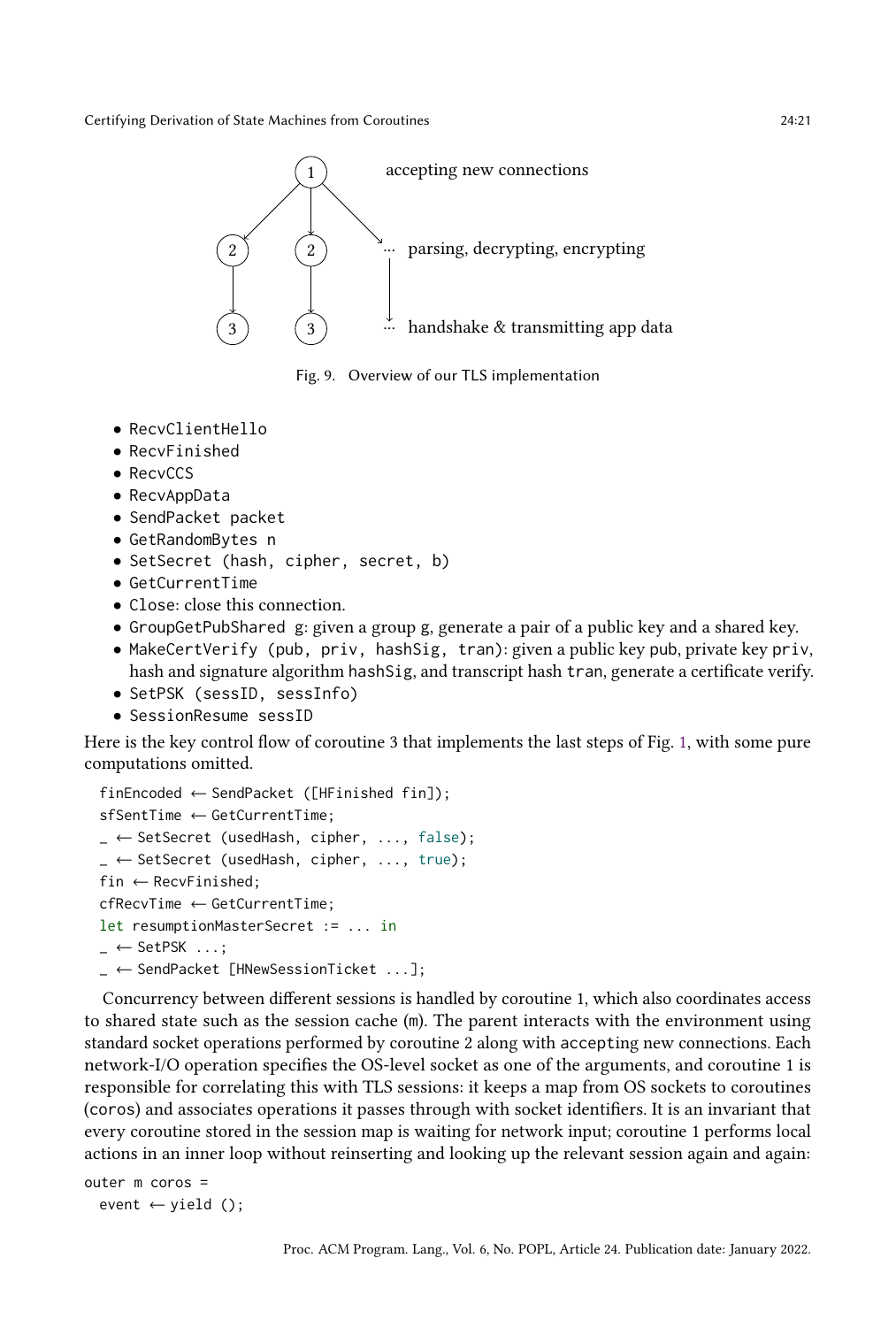24:22 Mirai Ikebuchi, Andres Erbsen, and Adam Chlipala

```
match event with
 | Accept ⇒ ...
  | Receive (sa,r) ⇒
   let coro := find sa coros in
   inner r m sa coro
 end
inner r m sa coro =
 let ef := resume coro r in
 match ef with
  | SetPSK sid sess ⇒
     let m' := insert sid sess m in
     inner () m' sa coro
  | SessionResume sid ⇒
     let (sess, m') := remove sid m in
     inner (FromSessionResume sess) m' sa coro
  | \_ \Rightarrowyield (wrap sa ef);
     let coros' := replace sa coro coros in
     outer m coros'
 end
```
This example also illustrates the (small) extent to which writing an inherently stateful server is complicated by the use of a pure source language. From the perspective of the connection-specific coroutines, accessing shared state is an explicit effect  $-$  syntactically indistinguishable from e.g., generating a random number. The interleaving of operations by different child coroutines is decided by the control flow of the parent coroutines, in this case eagerly executing all actions of the last coroutine that received input until it becomes blocked. The handlers for SetPSK and SessionResume are similar in concept to getters and setters in languages such as Java, but here the child coroutine does not have a reference to the parent coroutine  $-$  it just yields operations.

# 4.2 Code Size

We find the coroutine style to offer at least a moderate advantage in raw code size, though we think the biggest payoff is in code complexity. Still, the former is easier to measure, so here are some figures. Our file TLS.v with the main protocol implementation, up to and including the main loop, runs to 1377 lines. The roughly comparable files in ocaml-tls $^5$  $^5$  total 3379 lines. That library does implement more versions and features, but our analysis excludes files dedicated to them, so feature complexity should differ by less than 2x. Further, we classify 445 lines of our code as declarations, workarounds, and boilerplate within reach of Haskell's deriving, whereas ocaml-tls's code lacks these.

# 4.3 Bug Finding and Fixing

We have tested our implementation manually and by fuzzing. The errors occurring during testing were divided into two main cases: (1) a peer failed to decrypt messages from our implementation, and (2) our implementation did not abort the handshake when a peer sent some type of illegal message. Case (1) is more difficult to debug, since there are many different ways to encrypt incorrectly. For our particular bug, the problem was that our implementation did not handle sequence numbers<sup>[6](#page-21-1)</sup>

<span id="page-21-1"></span><span id="page-21-0"></span><sup>5</sup>reader.ml, engine.ml, config.ml, handshake\_common.ml, handshake\_server13.ml, core.ml, and state.ml <sup>6</sup><https://tools.ietf.org/html/rfc8446#section-5.3>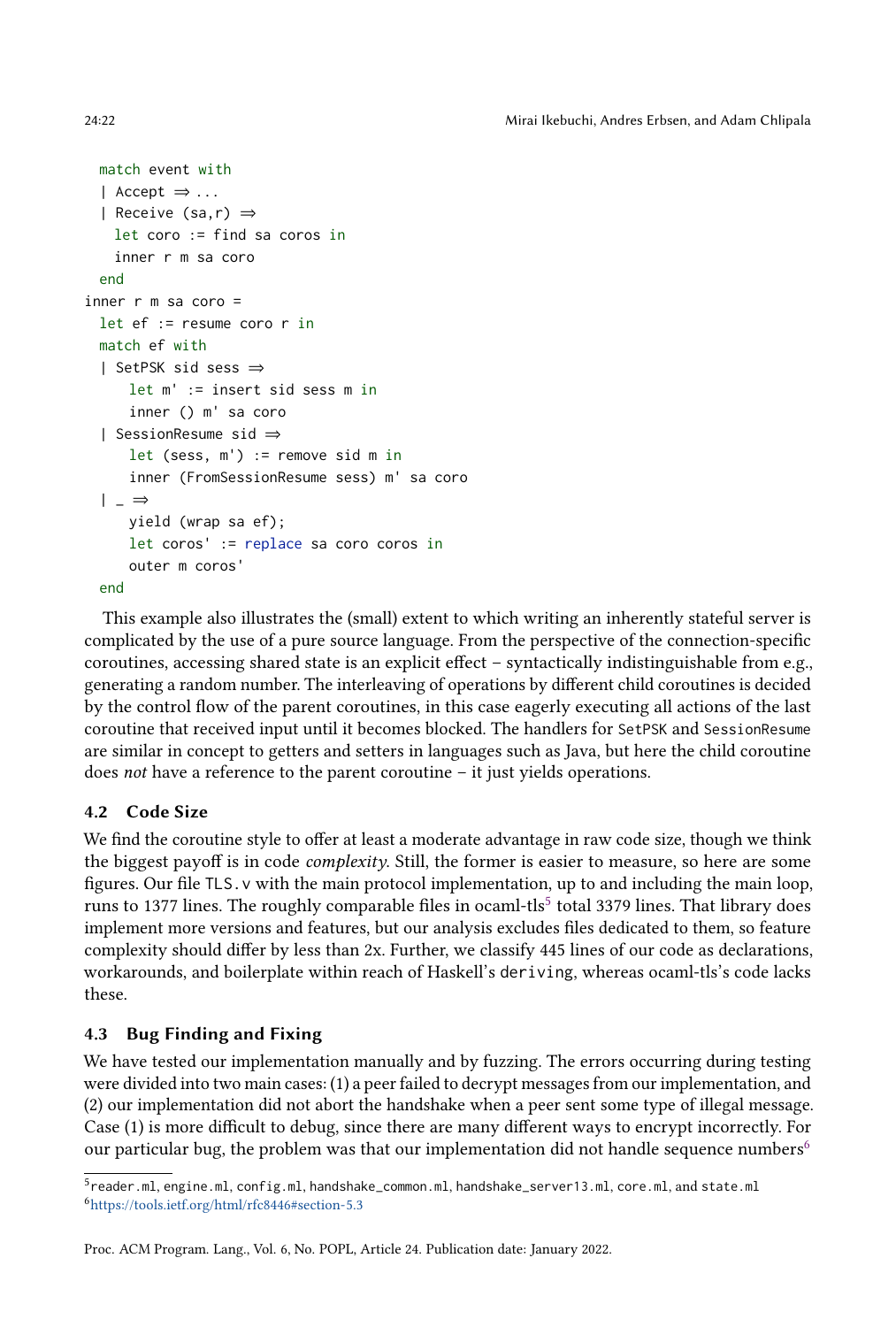and computed the transcript hash including change\_cipher\_spec, which should not actually be included<sup>[7](#page-22-0)</sup>. The latter required a small change, and the former was resolved by adding one more state field in the loop of coroutine 2 so that it can count messages received or sent. Case (2) was easily fixed by adding case analyses to detect illegal parameters in the peer's messages, except that one bug was caused by the <code>hs–tls</code> function we used for decryption $^8$  $^8$ . We see this <code>hs−tls</code> issue as a result of trying to compensate for other state-machine imprecision in the decryption function: the code was looking at the message header to see whether it should be decrypted or not, passing through plaintext messages, whereas in actuality the TLS handshake dictates that the next message must be authenticated and decrypted. We believe that if we had restricted reuse of pure code from hs-tls to single-purpose functional units (cryptography or serialization, not both) we would have not made the same mistake because our code structure is driven by protocol tasks such as RecvFinished.

## 4.4 Performance

We show the result of benchmarking our code against OpenSSL (with Nginx $^9$  $^9$  1.19.4) and the Haskell library we reused pure functions from (with  $\text{Warp}^{10}$  $\text{Warp}^{10}$  $\text{Warp}^{10}$ ). We use wrk<sup>[11](#page-22-4)</sup> as a benchmarking tool and compared our server with Nginx and a simple combination of Warp and hs−tls shown below:

```
header = (("Content-Type", "text/plain"),(''Content-Length'', '6'')]app \_ respond = respond $ respondLBS status200 header "Hello!"
let tls = tlsSettings " cert .pem" "key .pem" in
runTLS tls ( setPort 4433 defaultSettings ) app
```
We exercised each server with the following commands.

wrk -t1 -c1 -d30s https://localhost:4433 wrk -t1 -c40 -d30s https://localhost:4433

This means that 1 and 40 HTTP connections are established using 1 thread with duration 30 seconds. The results are in Fig. [10.](#page-23-0)

First, let us consider the results with one client thread. In both latency and throughput, our derived implementation comes within 50% of the performance of either of the more established alternatives. We conjecture that the gap comes mostly from inefficient use of data structures, e.g. for simplicity our compiler represents state not in one algebraic datatype but rather with nested sum types. Also, our longer-term goal is to extend our code-derivation process in Coq to produce C syntax trees rather than native functional programs, allowing us to remove more overheads thanks to fine-grained control over data representation. Still, it seems we do have a practical implementation of server-side TLS for security-critical applications.

Next, we consider the results with 40 client threads. We see this experiment as more of a worstcase preview driving fruitful future work, since our implementation does not take advantage of multiple cores, while our competitors do. Such a benchmark is also useful as a stress test of concurrency logic in our code, and we do exhibit functionally correct behavior under this load. Unsurprisingly, the other implementations with their multicore execution perform several times better than we do, though again it seems we are within the window where an especially paranoid user might prefer our proved server under moderate load.

<span id="page-22-0"></span> $^7$ <https://tools.ietf.org/html/rfc8446#section-4.4.1>

<span id="page-22-2"></span><span id="page-22-1"></span> $8$ [https://github.com/vincenthz/hs-tls/issues/438.](https://github.com/vincenthz/hs-tls/issues/438) Maintainers have classified this issue as "bug", "security", and "moderate". <sup>9</sup><https://www.nginx.com/>

<span id="page-22-3"></span><sup>10</sup><https://hackage.haskell.org/package/warp>

<span id="page-22-4"></span><sup>11</sup><https://github.com/wg/wrk>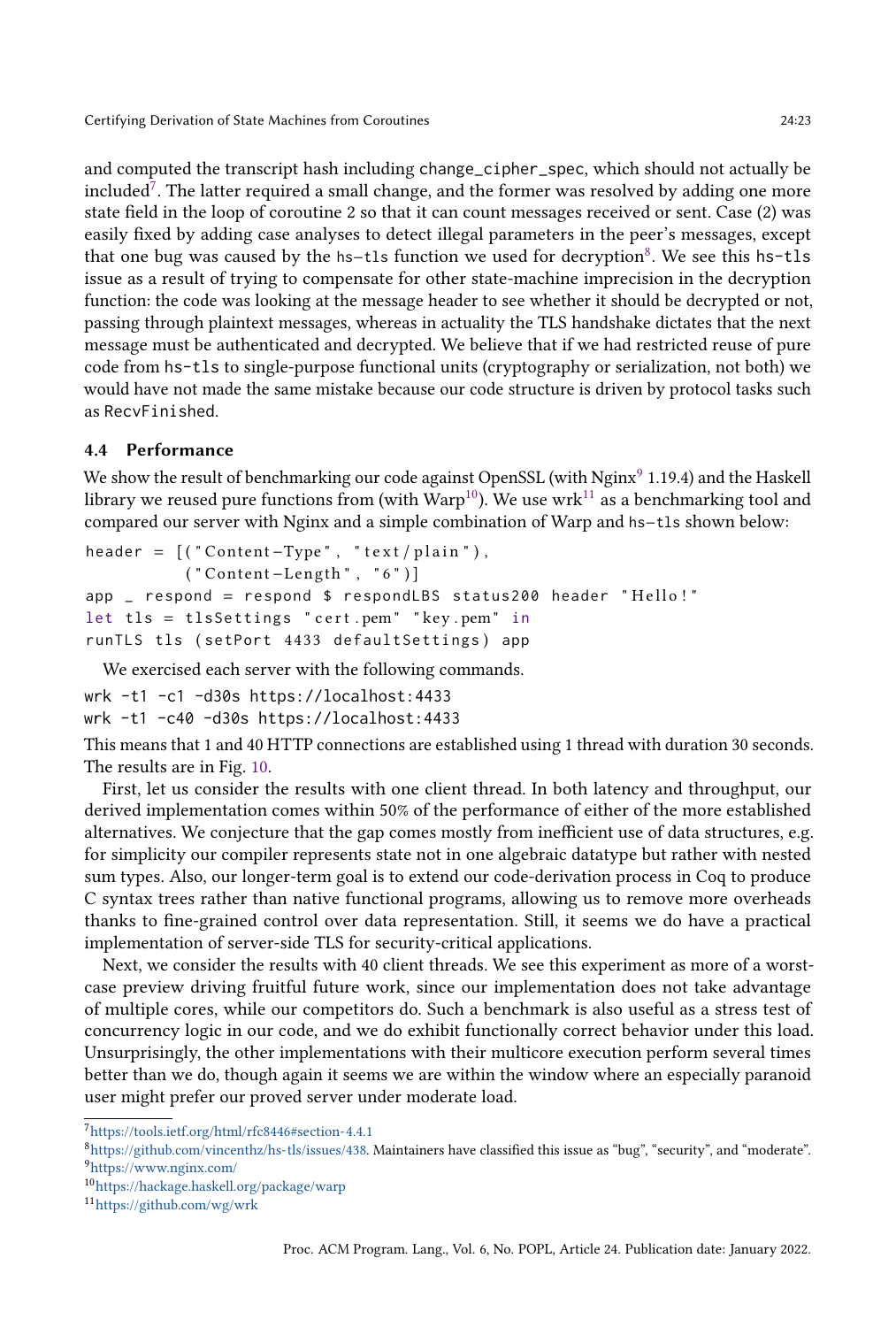<span id="page-23-0"></span>

Fig. 10. Performance-experiment results

Not shown in the figure is compile time, which is a significant hassle with our current implementation. Though the algorithm sketched earlier is simple enough to pose no performance challenges in a freestanding implementation, we ran into bottlenecks with Coq's proof engine. Our compiler makes heavy use of unification variables (evars), which were not implemented with large-scale automated use in mind. To give some intuition for why general-purpose evars are not trivial to implement in a performant manner, consider that taking a proof step in a goal that contains some evars requires the previous context of each evar to be expressed in terms of the new context – even if the overall context of the goal did not change, the evars may appear under different binders than before. This inherent challenge is further compounded by non-performance-conscious engineering choices such as allowing evars to remain in the proof engine even when an instantiation is known and representing evar context substitutions as immutable arrays. As a consequence, even straightforward tactic-programming patterns are surprisingly slow. For example, a proof that introduces *n* variables from the goal (which is just another evar) into the proof-engine context takes  $O(n^3)$ time.[12](#page-23-1) Our compiler is bound by the same underlying inefficiencies: it takes hours and tens of gigabytes of memory to compile our full TLS example (or, more accurately, to compile its proof), but we are not discouraged, because (1) our implementation can be seen more as a proof of an algorithm, inspiring future freestanding implementations, and (2) we hope for future performance improvements to Coq's proof engine, useful not just for this application.

## 5 RELATED WORK

## 5.1 TLS State Machines

Our case study was inspired by the TLS implementation in the standard library of the Go programming language. The Go language runtime provides a blocking I/O interface using an efficient

<span id="page-23-1"></span><sup>12</sup><https://github.com/coq/coq/issues/8244>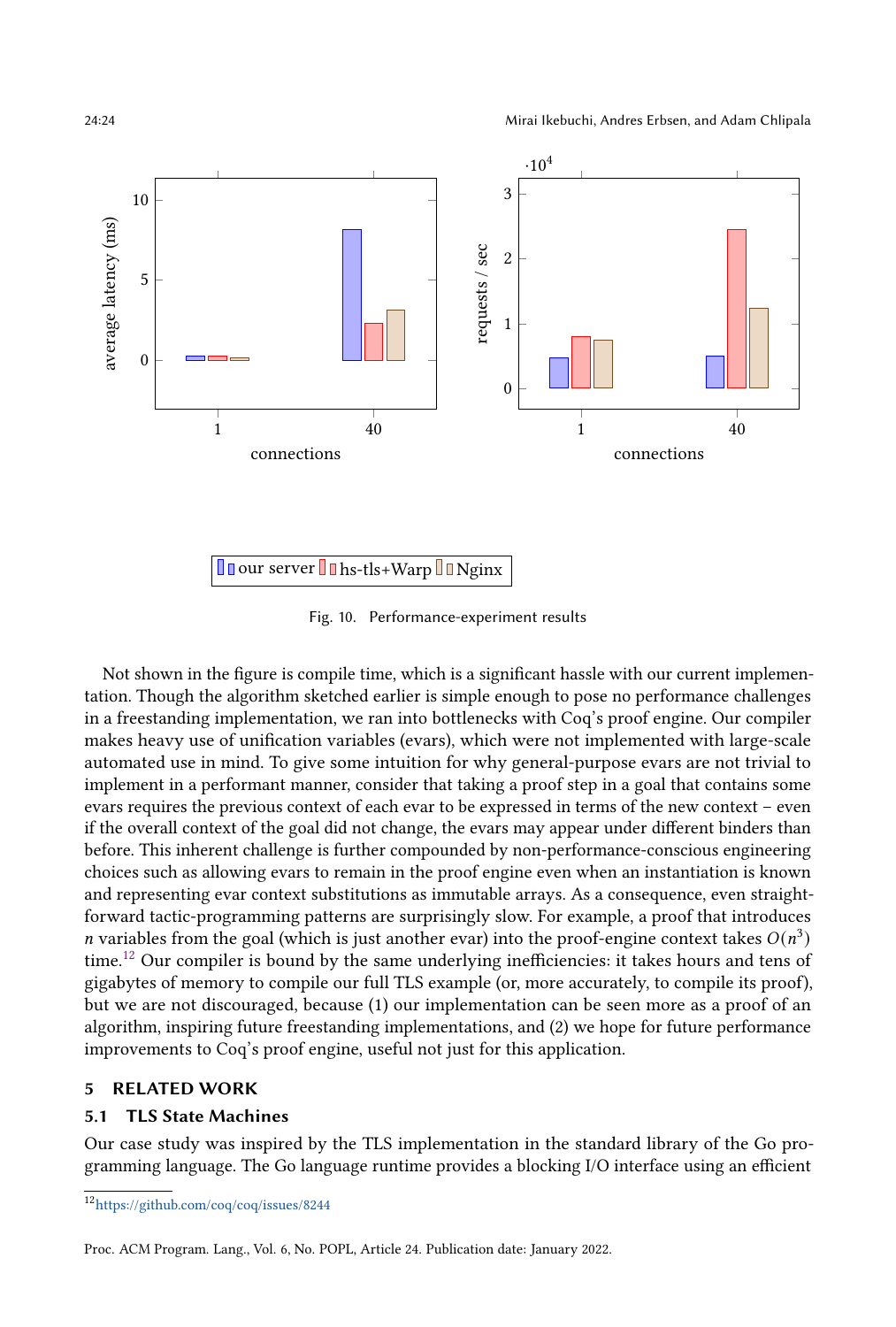user-space implementation of multithreading on top of event-based I/O facilities provided by the operating system. This approach allows for intuitive control flow in TLS code and high performance even with many concurrent connections, but it creates an obstacle for embedding of Go code in larger (non-Go) applications or microcontroller systems.

Widely deployed TLS implementations rely on handwritten explicit state machines. The programming errors associated with this approach have been identified as the root cause of numerous severe security issues and studied in several papers: [Beurdouche et al.](#page-28-0) [\[2015\]](#page-28-0) identify "state machine bugs and several critical security vulnerabilities" due to "incorrect compositions of individually correct state machines" using systematic testing. [de Ruiter and Poll](#page-28-1) [\[2015\]](#page-28-1) report that "new security flaws were found (in GnuTLS, the Java Secure Socket Extension, and OpenSSL)" using protocol state fuzzing. This kind of issue can be discovered even without access to the source code, as demonstrated on Windows SChannel [\[Yadav and Sadhukhan 2019\]](#page-30-1).

We discussed this state of affairs with David Benjamin, maintainer of BoringSSL and frequent contributor of OpenSSL and Go TLS. What we heard confirmed that implementers are also worried about these issues. Further, the current best practice to avoid them (applied in BoringSSL) is to make sure control flow of state-transition functions is driven primarily by the state-machine state and only when necessary by network input. We believe the branches on the state correspond directly to our own reification of inter-input control flow into a variant type of possible suspension points during coroutine compilation.

#### 5.2 Fully Compile-Time Coroutine Implementations

There has been considerable exploration of compile-time implementation of coroutines in the context of Rust, Scala, and C++, but we are not aware of any widely deployed code base using these features. The Rust async/await feature is the most mature of the three and was recently enabled in the stable release of the compiler. The main differences from our implementation are that (1) the mechanism is primarily used for wakeup only (I/O is handled through side effects instead of yield/resume arguments), and (2) saving and restoring of mutable and destructor-carrying local variables significantly complicates the implementation [\[Mandry 2019\]](#page-29-13). The implementation of coroutines through Scala metaprogramming does not seem to have gained adoption, but the corresponding paper [\[Prokopec and Liu 2018\]](#page-29-14) comprehensively describes what we believe are the same challenges that Rust faced earlier (with slightly different design choices for nested coroutines). The C++ standard has not yet converged on a single proposal for coroutine implementation or semantics, but the Coroutines TS [\[Nishanov 2018\]](#page-29-15) proposal that is currently implemented most widely differs from Rust's (and ours) further in that coroutine compilation is performed after most compiler optimizations as opposed to in the frontend [\[Smith et al. 2019\]](#page-30-5).

There is a wide variety of platform-specific or otherwise limited implementations of coroutines relying on an unmodified compiler for an existing language, usually C. Even though these implementations target the same applications and systems as we hope our work will eventually be used on, the key distinguisher from our work is prioritization of portability and compatibility with existing codebases – the code our approach produces does not rely on any platform-specific features a handwritten state machine would not need. Example techniques include using longjmp or assembly code to change the stack pointer, using the POSIX signal stack to store stacks of coroutines, and leaving storage of local variables up to the programmer and using Duff's device for control flow. We recommend the paper describing the Gnu Portable Threads library [\[Engelschall 2000\]](#page-28-8) for a comparison of implementation strategies along with the more recent systematic review [\[Belson](#page-28-9) [et al.](#page-28-9) [2019\]](#page-28-9) for its discussion of how application context and requirements seem to have formed these approaches.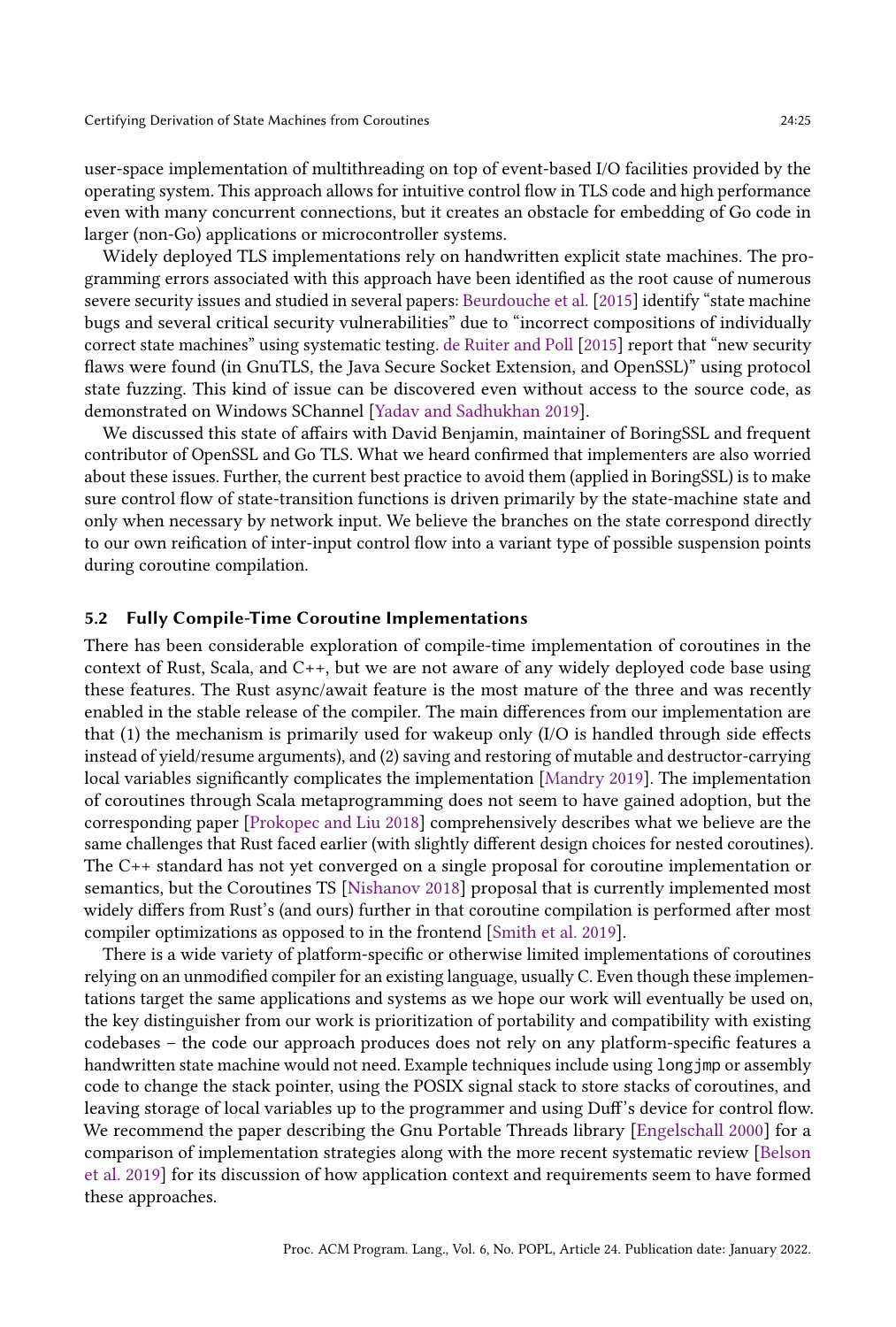## 5.3 Runtime-Implemented Coroutines

Coroutines and similar control-flow constructs are much more commonly implemented using dedicated features of the language runtime. As the maintainers of an application would be unable or unwilling to add a runtime system to their program to use a TLS library, these options are less attractive for our use case. However, these implementations have played an important role in popularization of these facilities. For example, the earliest-dated occurrence we found for the catchphrase "coroutines are to state machines what recursion is to stacks" is in a 2009 blog post [\[Bendersky 2009\]](#page-28-10) explaining how Python generators (lacking delegation at the time) could be used elegantly to implement a simple wire protocol, contrasting it with a handwritten state machine. The resemblance to our usage and work on algebraic effects is striking. Shortly thereafter (2011), C# 2.0 introduced async/await syntax and type-distinguished coroutines we are now used to. Similar features are now being added to Java, Scala, JavaScript, etc. See [James and Sabry](#page-29-16) [\[2011\]](#page-29-16) for an earnest review of mainstream languages' adoption of "small" coroutine-like features.

## 5.4 Coroutines, Continuations, and Algebraic Effects

First-class coroutines correspond closely to one-shot continuations (call1cc and similarly restricted algebraic effects [\[Kawahara and Kameyama 2020;](#page-29-17) [Moura and Ierusalimschy 2009\]](#page-29-18)). Further, coroutines whose state can be duplicated correspond to general continuations (callcc) [\[Prokopec](#page-29-14) [and Liu 2018\]](#page-29-14) and presumably general algebraic effects. The above equivalences are originally stated for stackful and delimited coroutines and continuations, but unfortunately without presenting a precise definition of these qualifiers. We will briefly revisit the key constructions behind the equivalences, restate the requirements, and discuss how this applies to our system.

Whether a coroutine is stackful seems to be used to refer to multiple related but nonidentical notions.

- (1) Same stack: In common use, coroutines are considered stackful iff the activation records of functions and coroutines are stored in the same stack. This criterion is applied to representation of coroutines when they are suspended, i.e. sharing a stack during execution is not sufficient. For example, the cppreference. com entry on coroutines<sup>[13](#page-25-0)</sup> describes the  $C++$ implementation as follows: "Coroutines are stackless: they suspend execution by returning to the caller and the data that is required to resume execution is stored separately from the stack."
- (2) Delegation forced, all functions are coroutines: [Moura and Ierusalimschy](#page-29-18) [\[2009\]](#page-29-18) reject Python's yield operator as an implementation of coroutines on the basis of the following behavior: given a coroutine calling a function calling a coroutine, the inner coroutine yielding would transfer control to the intermediate function, not further out. This choice is essential for the unconditional statement of the equivalence between coroutines and continuations in an untyped setting, as call1cc can act from inside any function, whereas Python uses different constructs for calling a function and delegating to a coroutine.
- (3) Delegation supported, coroutines may be distinguished from functions: [Prokopec and Liu](#page-29-14) [\[2018\]](#page-29-14) accept Python's yield as an implementation of coroutines while referencing the yield from operator for one coroutine delegating to another, even though yield from is just syntactic sugar for calling yield in a loop. The implementation of coroutines contributed in the work itself is in a typed setting where coroutines are distinguished from functions. We interpret the extended claim of equivalence between copyable coroutines and multishot continuations as applying to the coroutine-typed fragment of the language and find it satisfying enough.

<span id="page-25-0"></span><sup>13</sup><https://en.cppreference.com/w/cpp/language/coroutines>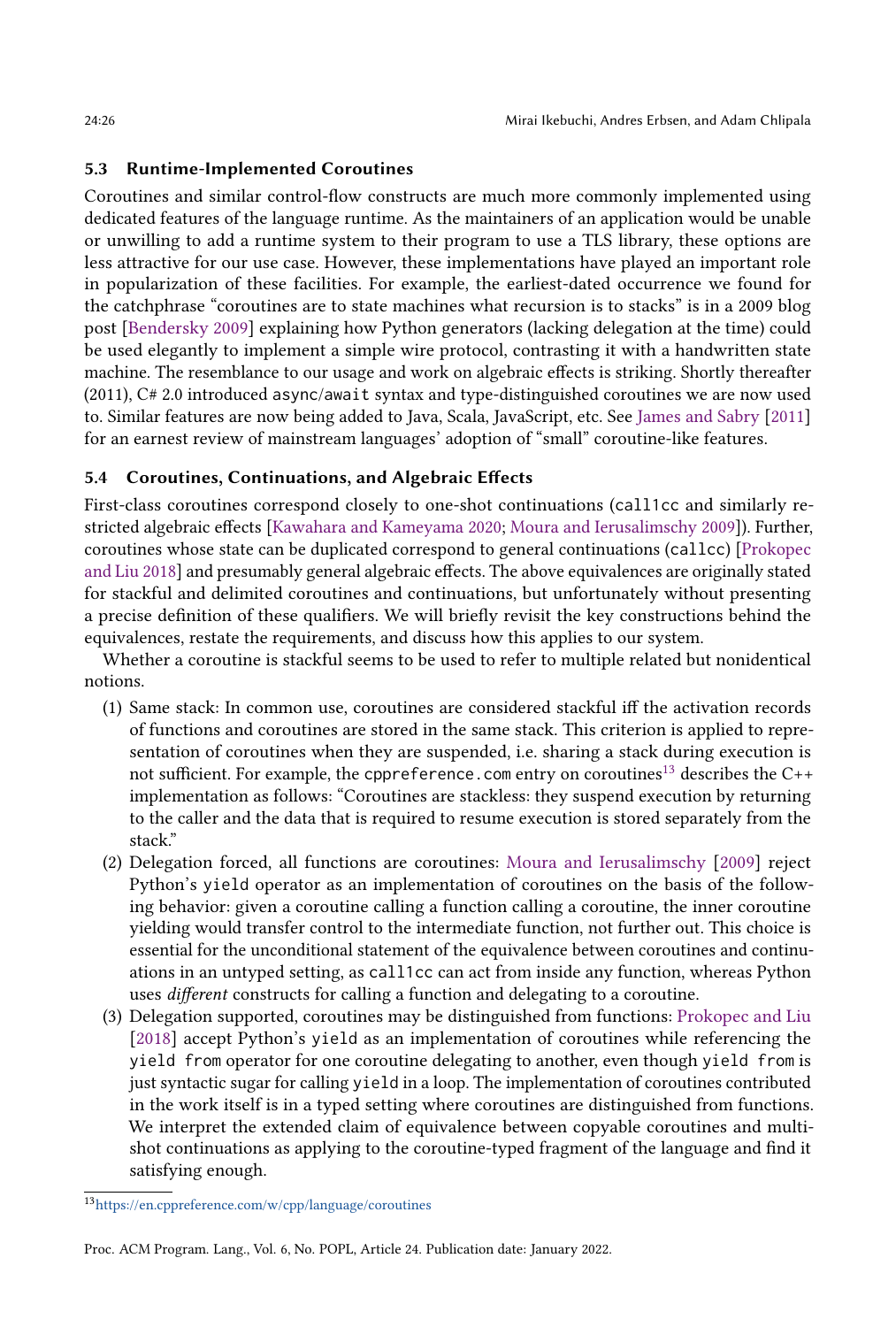Our compile-time implementation of coroutines is stackless in the first sense (we do not use the function call stack for representing suspended coroutines), stackless in the second sense (coroutines and functions have disjoint types), but stackful in the last sense (our TLS implementation includes examples of one coroutine delegating to another). As our compiler represents suspended coroutine state using a simple nonfunction type in a purely functional language, our coroutines are trivially copyable.

We believe all implementations discussed here are delimited, even though the delimiter is often implicit. For example, in Python for loops act as delimiters to yield. In our language, resume acts as an implicit delimiter, and delegation is a derived notion similarly to Python's yield from. A truly undelimited system (e.g. Cilk) would be unable directly to simulate the handle operator of algebraic effects, as every yield hands control to the runtime system, not user code.

The usage of coroutines in our TLS library resembles the pattern of algebraic effects with handlers in that a value a coroutine yields requests some action to be performed, and the response sent back to the coroutine is the result of that action. However, the (handwritten) code encoding these requests as coroutines is substantially different from outputs of the generic translation of effect-handler code into coroutines presented by [Kawahara and Kameyama](#page-29-17) [\[2020\]](#page-29-17). In particular, we seem to have somehow avoided having to introduce a continuation-carrying Rehandle effect wrapper when yielding unhandled effects further out from an effect handler. While we believe our compiler would work on the coroutine code generated by their systematic translation, we are concerned that a handler translating Rehandle (Printf ..) k into more fine-grained effects (putchar) would be compiled into a state machine whose state type includes the continuation k, thus complicating further efficient compilation. It would be interesting to investigate whether the encoding of algebraic effects as coroutines used in our case study can be generalized into a systematic translation that does not introduce explicit continuations.

## 6 FUTURE WORK

While we believe that the compilation algorithm presented in this paper does everything necessary to convert coroutines to state machines, there are several optimizations that we expect would greatly benefit the code thus generated (as well as similar handwritten code). We will sketch a couple that we believe would be the most impactful.

Switching-Optimized Variant Layout. The memory layout of the cases of the variant type representing a coroutine state should be chosen to minimize data movement when switching from one case of the variant to another. In C code for TLS, the state variant is (partially or fully) flattened into a struct, preferably reusing the same field for semantically related values of two variant cases. Minimizing state-record size is important to support more concurrent connections using a fixed amount of RAM or to enable use of TLS on memory-constrained devices. To achieve the same benefit automatically, the code would need to be analyzed for frequency of switches between each pair of variant cases; an implementation specialized to coroutines could also just remember the successor cases for each case of the variant during state-machine generation. Then a small integer linear program could be solved for each type, where the variables are the offsets of fields in each case, the constraints enforce nonoverlap of fields that appear in the same case, and the objective is to minimize a linear combination of state size and data-movement cost estimated based on recorded transitions and the size of each field. This is especially important if large structures (e.g., state of subcoroutines) are stored inline in the struct (without pointer indirection) as is common in hand-optimized network programming.

Memory-Management-Oriented Compilation. Further, inlining fields that are themselves records (as opposed to keeping pointers to them) can reduce the number of cache misses, improving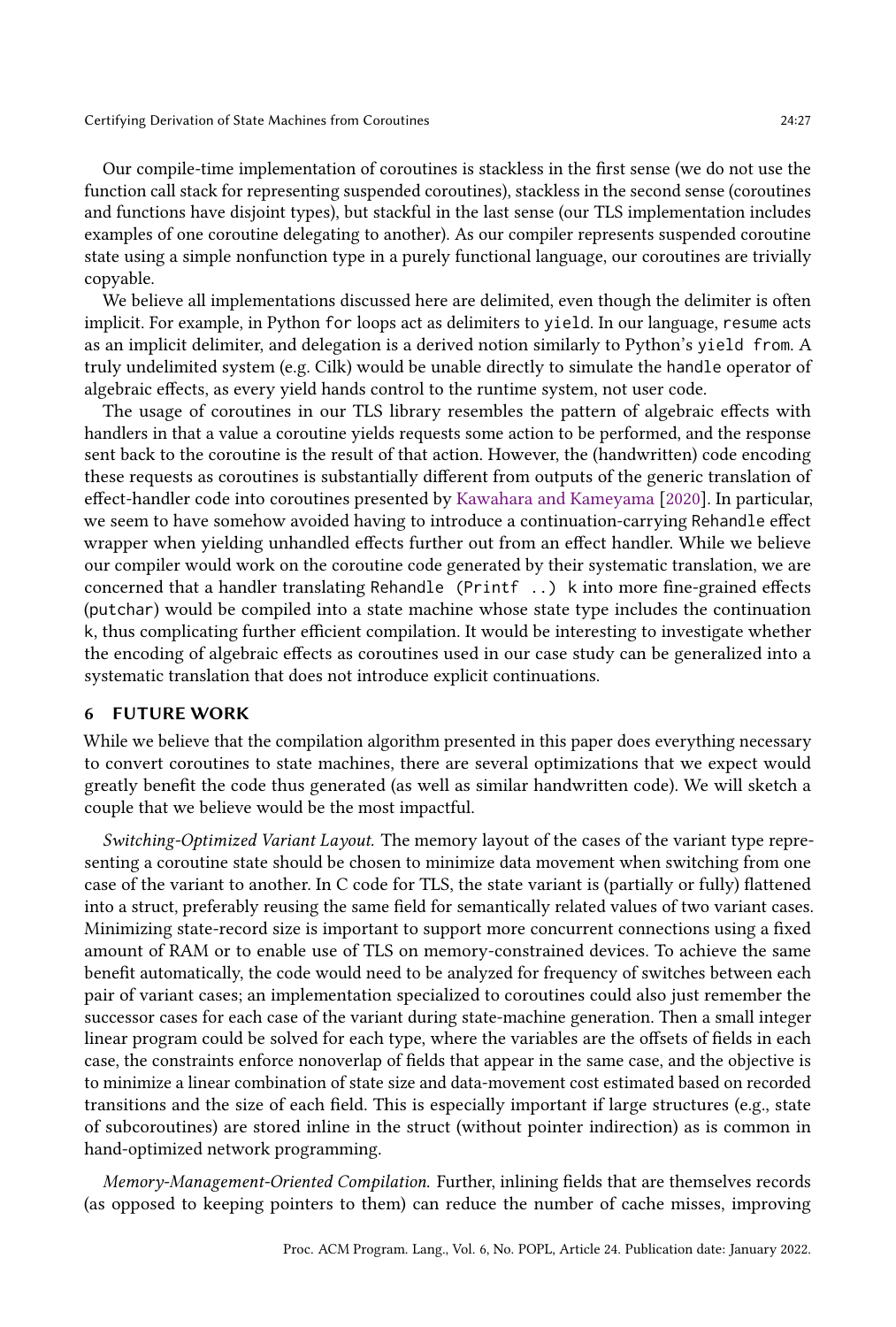```
GatherData ( Socket *ss, Gather *gs, int flags) { // [152 lines]
  while (gs \rightarrow remainder) {
    nb = nonblocking\_receive(ss, bp, gs \rightarrow remainder, flags);if (!nb) {
      return 0;
    / / [ caller should call GatherData again when more bytes are available ]
     }
    if (gs \rightarrow remainder -= nb > 0) {
       continue ;
     }
    /* have received entire record header, or entire record. */
    switch (gs \rightarrow state) {
       case GS_HEADER :
         / / [ remainder length parsing and potential SendAlert omitted ]
       case GS_DATA :
         return 1; }
  }
}
GatherCompleteHandshake (Socket *ss, int flags) { //[175 lines]
  do {
    rv = GatherData(ss, &ss\rightarrowgs, flags);
    if (rv \leq 0) {
      return rv ;
    }
    rv = HandleRecord (ss, &ss \rightarrow gs);
  } while (!ss \rightarrow ss13. hs ws == idle_handshake ||rw| = SECSuccess );
  return rv; }
```
Fig. 11. NSS code for GatherData

performance on workloads with many connections. Finally, it is also desirable to eliminate redundant memory allocation and deallocation operations; some libraries take this to the extreme and can be used without even implementing malloc and free. The Glasgow Haskell Compiler performs some struct unboxing based on simple heuristics, but in our experience it is significantly behind the level of optimization commonly found in network-protocol implementations written in C. Compiling functional code into imperative code that mutates values in-place is challenging, even in the case of immutable data and nonrecursive functions. We direct the reader to [Reinking et al.](#page-29-19) [\[2021\]](#page-29-19); [Ullrich](#page-30-6) [and de Moura](#page-30-6) [\[2020\]](#page-30-6) for a literature review and an implementation.

Handler Inlining. Our TLS library uses coroutine yield and resume as algebraic effects and handlers to give coroutines access to program state stored outside the coroutines. For example, the handshake coroutine interacts with the connection-resumption database and record-layer buffering and encryption state. This means that our coroutines frequently yield just to be resumed immediately after accessing or binding a local variable in another coroutine, and that the generated state-transition functions return just to be called again with new inputs. We expect these indirections could be eliminated by an optimization that moves code that according to constant propagation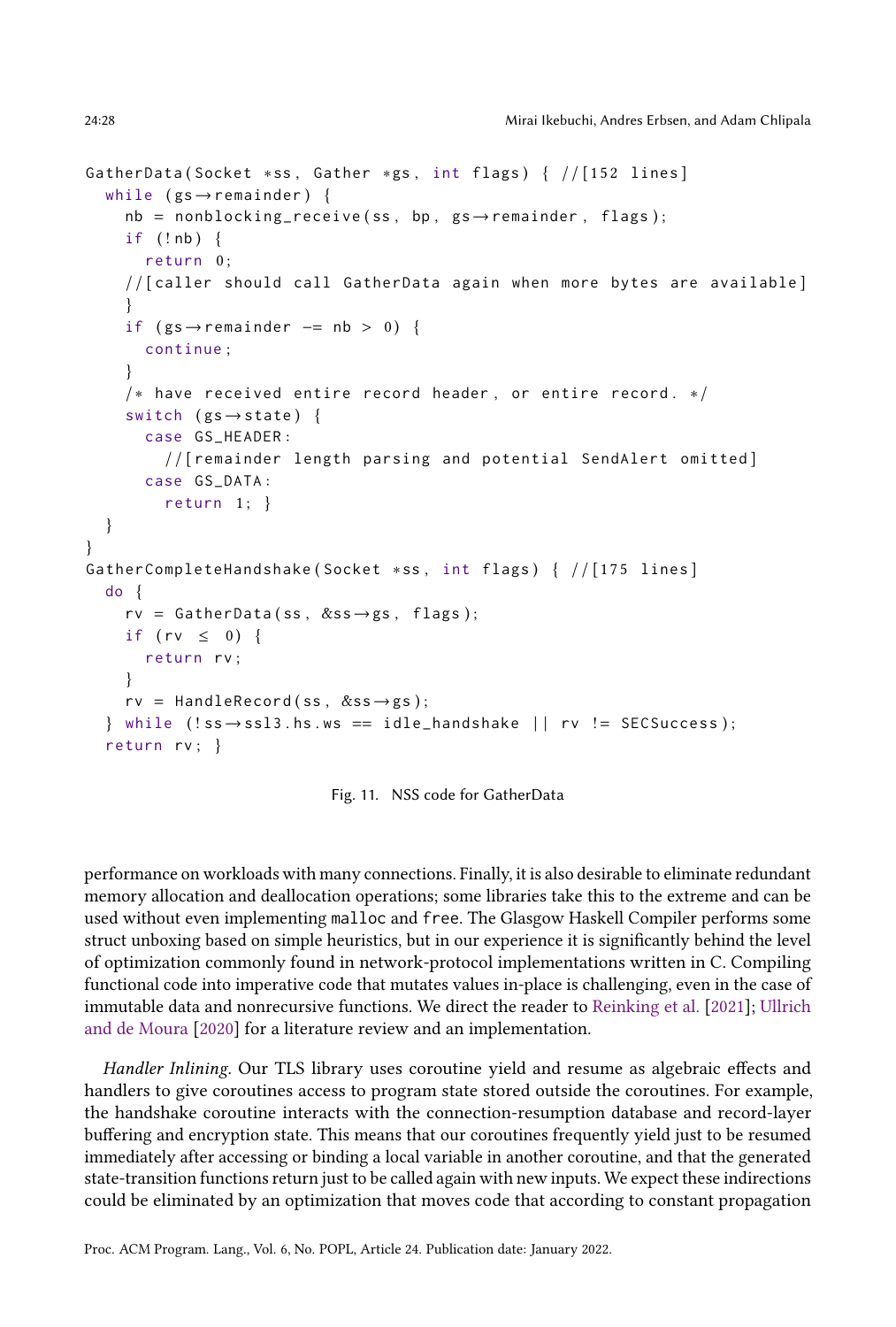always follows a function into that function (passing in a pointer to relevant data if necessary), when combined with standard tail-call optimization and applied recursively.

# 7 CONCLUSION

Writing network-protocol code directly in nested-state-machine style has challenged developers and led to several high-profile security vulnerabilities. Higher-level implementations with threads have been easier to debug but also harder to integrate with vanilla C code, due to assumptions about runtime systems. We demonstrated achieving the best of both worlds while adding mechanized proof of correct compilation. We noted how freer monads provide an effective setting for encoding nested coroutines within a purely functional language, and we prototyped a proof-generating compiler from such programs to flat state machines. Though our implementation has run afoul of some performance-scaling challenges in Coq, it was sufficient to generate a correct TLS implementation whose performance is comparable to an idiomatic Haskell alternative's, at least at low concurrency levels. We plan to close that performance gap by extending proof-generating derivation to C code.

## ACKNOWLEDGMENTS

This work was supported in part within the National Science Foundation Expedition on the Science of Deep Specification (award CCF-1521584), in addition to gifts from Amazon Web Services, Google, and the Tezos Foundation.

## REFERENCES

- <span id="page-28-3"></span>Gilles Barthe, Benjamin Grégoire, and Santiago Zanella-Béguelin. 2009. Formal Certification of Code-Based Cryptographic Proofs. In 36th ACM SIGPLAN-SIGACT Symposium on Principles of Programming Languages, POPL 2009. ACM, 90-101. <http://software.imdea.org/~szanella/Zanella.2009.POPL.pdf>
- <span id="page-28-9"></span>Bruce Belson, Jason Holdsworth, Wei Xiang, and Bronson Philippa. 2019. A Survey of Asynchronous Programming Using Coroutines in the Internet of Things and Embedded Systems. ACM Trans. Embed. Comput. Syst. 18, 3, Article 21 (June 2019), 21 pages. <https://doi.org/10.1145/3319618><https://arxiv.org/pdf/1906.00367.pdf>
- <span id="page-28-10"></span>Eli Bendersky. 2009. Co-routines as an alternative to state machines. [https://eli.thegreenplace.net/2009/08/29/co-routines](https://eli.thegreenplace.net/2009/08/29/co-routines-as-an-alternative-to-state-machines/)[as-an-alternative-to-state-machines/](https://eli.thegreenplace.net/2009/08/29/co-routines-as-an-alternative-to-state-machines/) Retrieved 2020-08-20.
- <span id="page-28-4"></span>Lennart Beringer, Adam Petcher, Katherine Q. Ye, and Andrew W. Appel. 2015. Verified Correctness and Security of OpenSSL HMAC. In 24th USENIX Security Symposium. 207-221. [https://www.usenix.org/system/files/conference/usenixsecurity15/](https://www.usenix.org/system/files/conference/usenixsecurity15/sec15-paper-beringer.pdf) [sec15-paper-beringer.pdf](https://www.usenix.org/system/files/conference/usenixsecurity15/sec15-paper-beringer.pdf)
- <span id="page-28-0"></span>B. Beurdouche, K. Bhargavan, A. Delignat-Lavaud, C. Fournet, M. Kohlweiss, A. Pironti, P. Strub, and J. K. Zinzindohoue. 2015. A Messy State of the Union: Taming the Composite State Machines of TLS. In 2015 IEEE Symposium on Security and Privacy. 535-552. <https://smacktls.com/smack.pdf>
- <span id="page-28-2"></span>B. Blanchet. 2006. A computationally sound mechanized prover for security protocols. In 2006 IEEE Symposium on Security and Privacy (S&P'06). 15 pp. - 154. <https://doi.org/10.1109/SP.2006.1>
- <span id="page-28-7"></span>Adam Chlipala. 2021. Skipping the Binder Bureaucracy with Mixed Embeddings in a Semantics Course (Functional Pearl). In Proc. ICFP. <http://adam.chlipala.net/papers/FrapICFP21/>
- <span id="page-28-1"></span>Joeri de Ruiter and Erik Poll. 2015. Protocol State Fuzzing of TLS Implementations. In 24th USENIX Security Symposium (USENIX Security 15). USENIX Association, Washington, D.C., 193-206. [https://www.usenix.org/conference/](https://www.usenix.org/conference/usenixsecurity15/technical-sessions/presentation/de-ruiter) [usenixsecurity15/technical-sessions/presentation/de-ruiter](https://www.usenix.org/conference/usenixsecurity15/technical-sessions/presentation/de-ruiter)
- <span id="page-28-5"></span>Benjamin Delaware, Clément Pit-Claudel, Jason Gross, and Adam Chlipala. 2015. Fiat: Deductive Synthesis of Abstract Data Types in a Proof Assistant. In ACM SIGPLAN-SIGACT Symposium on Principles of Programming Languages, POPL 2015, Mumbai, India, January 15-17, 2015. 689-700. <https://doi.org/10.1145/2676726.2677006>
- <span id="page-28-6"></span>Benjamin Delaware, Sorawit Suriyakarn, Clément Pit-Claudel, Qianchuan Ye, and Adam Chlipala. 2019. Narcissus: Correct-By-Construction Derivation of Decoders and Encoders from Binary Formats. In Proc. ICFP (Berlin, Germany). [http:](http://adam.chlipala.net/papers/NarcissusICFP19/) [//adam.chlipala.net/papers/NarcissusICFP19/](http://adam.chlipala.net/papers/NarcissusICFP19/)
- <span id="page-28-8"></span>Ralf S. Engelschall. 2000. Portable Multithreading: The Signal Stack Trick for User-Space Thread Creation. In Proceedings of the Annual Conference on USENIX Annual Technical Conference (San Diego, California) (ATC '00). USENIX Association, USA, 20. [https://www.usenix.org/legacy/publications/library/proceedings/usenix2000/general/full\\_papers/engelschall/](https://www.usenix.org/legacy/publications/library/proceedings/usenix2000/general/full_papers/engelschall/engelschall.pdf) [engelschall.pdf](https://www.usenix.org/legacy/publications/library/proceedings/usenix2000/general/full_papers/engelschall/engelschall.pdf)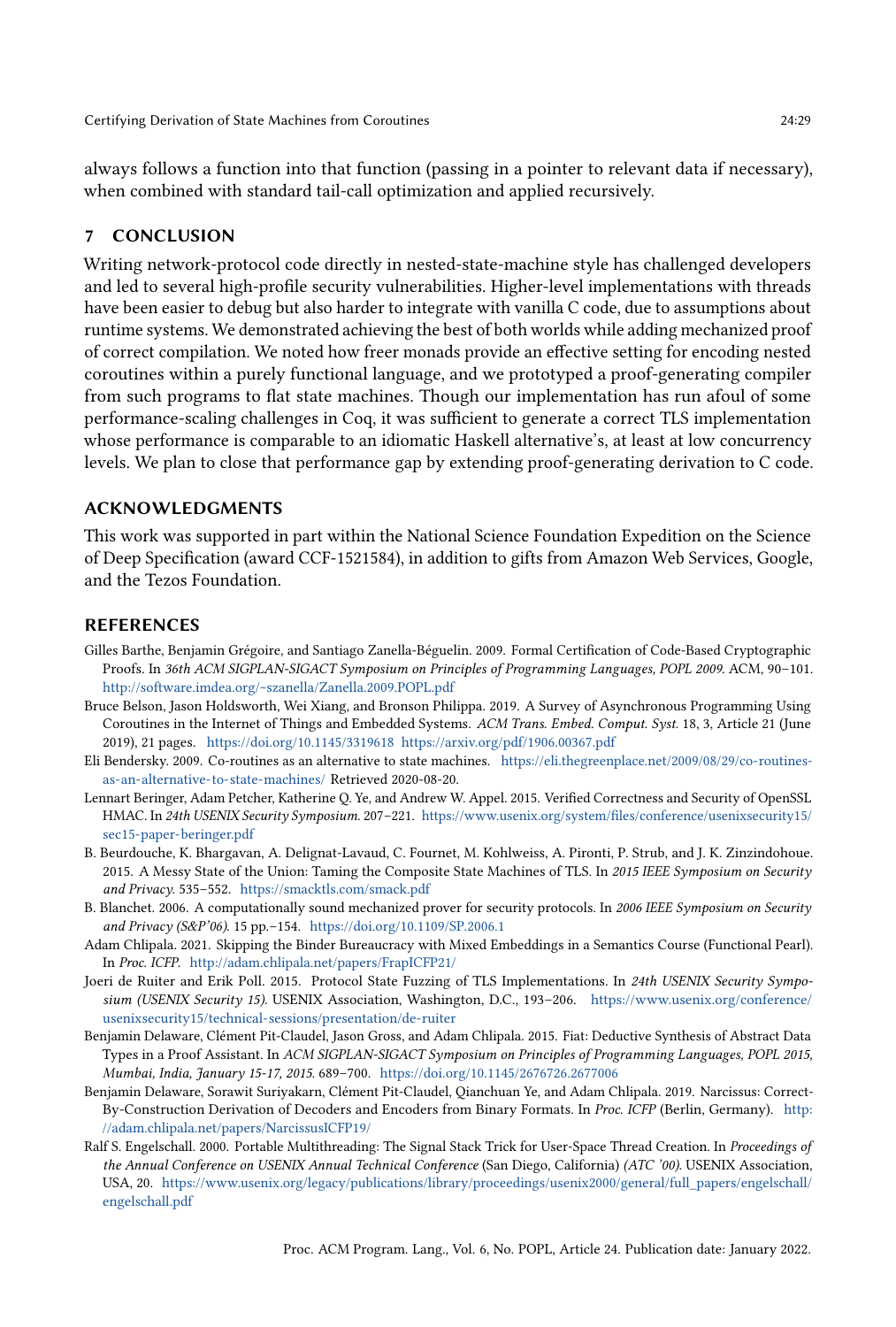- <span id="page-29-7"></span>Andres Erbsen, Jade Philipoom, Jason Gross, Robert Sloan, and Adam Chlipala. 2019. Simple High-Level Code For Cryptographic Arithmetic - With Proofs, Without Compromises. In IEEE Security & Privacy (San Francisco, CA, USA). <http://adam.chlipala.net/papers/FiatCryptoSP19/>
- <span id="page-29-16"></span>Roshan P James and Amr Sabry. 2011. Yield: Mainstream delimited continuations. In First International Workshop on the Theory and Practice of Delimited Continuations (TPDC 2011). 20 pages. <https://legacy.cs.indiana.edu/~sabry/papers/yield.pdf>
- <span id="page-29-2"></span>David Kaloper-Meršinjak, Hannes Mehnert, Anil Madhavapeddy, and Peter Sewell. 2015. Not-Quite-so-Broken TLS: Lessons in Re-Engineering a Security Protocol Specification and Implementation. In Proceedings of the 24th USENIX Conference on Security Symposium (Washington, D.C.) (SEC'15). USENIX Association, USA, 223-238.
- <span id="page-29-17"></span>Satoru Kawahara and Yukiyoshi Kameyama. 2020. One-Shot Algebraic Effects as Coroutines. In Trends in Functional Programming, Aleksander Byrski and John Hughes (Eds.). Springer International Publishing, Cham, 159-179. [https:](https://link.springer.com/content/pdf/10.1007%2F978-3-030-57761-2_8.pdf) [//link.springer.com/content/pdf/10.1007%2F978-3-030-57761-2\\_8.pdf](https://link.springer.com/content/pdf/10.1007%2F978-3-030-57761-2_8.pdf)
- <span id="page-29-4"></span>Masashi Kikuchi. 2014. How I discovered CCS Injection Vulnerability. [http://ccsinjection.lepidum.co.jp/blog/2014-06-](http://ccsinjection.lepidum.co.jp/blog/2014-06-05/CCS-Injection-en/index.html) [05/CCS-Injection-en/index.html](http://ccsinjection.lepidum.co.jp/blog/2014-06-05/CCS-Injection-en/index.html)
- <span id="page-29-1"></span>Oleg Kiselyov and Hiromi Ishii. 2015. Freer Monads, More Extensible Effects. In Proceedings of the 2015 ACM SIGPLAN Symposium on Haskell (Vancouver, BC, Canada) (Haskell '15). Association for Computing Machinery, New York, NY, USA, 94-105. <https://doi.org/10.1145/2804302.2804319>
- <span id="page-29-11"></span>Nicolas Koh, Yao Li, Yishuai Li, Li-yao Xia, Lennart Beringer, Wolf Honoré, William Mansky, Benjamin C. Pierce, and Steve Zdancewic. 2019. From C to Interaction Trees: Specifying, Verifying, and Testing a Networked Server. In Proceedings of the 8th ACM SIGPLAN International Conference on Certified Programs and Proofs (Cascais, Portugal) (CPP 2019). Association for Computing Machinery, New York, NY, USA, 234-248. <https://doi.org/10.1145/3293880.3294106>
- <span id="page-29-3"></span>Adam Langley. 2014. Early ChangeCipherSpec Attack. <https://www.imperialviolet.org/2014/06/05/earlyccs.html>
- <span id="page-29-8"></span>Xavier Leroy. 2009. A Formally Verified Compiler Back-end. J. Autom. Reason. 43, 4 (Dec. 2009), 363-446. [http://gallium.](http://gallium.inria.fr/~xleroy/publi/compcert-backend.pdf) [inria.fr/~xleroy/publi/compcert-backend.pdf](http://gallium.inria.fr/~xleroy/publi/compcert-backend.pdf)
- <span id="page-29-13"></span>Tyler Mandry. 2019. How Rust optimizes async/await. <https://tmandry.gitlab.io/blog/posts/optimizing-await-1/> Retrieved 2020-08-20.
- <span id="page-29-18"></span>Ana Lúcia De Moura and Roberto Ierusalimschy. 2009. Revisiting Coroutines. ACM Trans. Program. Lang. Syst. 31, 2, Article 6 (Feb. 2009), 31 pages. <https://doi.org/10.1145/1462166.1462167> [http://www.cs.tufts.edu/comp/250RTS/archive/roberto](http://www.cs.tufts.edu/comp/250RTS/archive/roberto-ierusalimschy/revisiting-coroutines.pdf)[ierusalimschy/revisiting-coroutines.pdf](http://www.cs.tufts.edu/comp/250RTS/archive/roberto-ierusalimschy/revisiting-coroutines.pdf)
- <span id="page-29-15"></span>Gor Nishanov. 2018. N4760: Working Draft, C++ Extensions for Coroutines.
- <span id="page-29-6"></span>Adam Petcher and Greg Morrisett. 2015. The Foundational Cryptography Framework. In Proceedings of the 4th International Conference on Principles of Security and Trust - Volume 9036. Springer-Verlag New York, Inc., New York, NY, USA, 53-72. [https://doi.org/10.1007/978-3-662-46666-7\\_4](https://doi.org/10.1007/978-3-662-46666-7_4)<http://adam.petcher.net/papers/FCF.pdf>
- <span id="page-29-12"></span>Simon L. Peyton Jones and Philip Wadler. 1993. Imperative Functional Programming. In Proceedings of the 20th ACM SIGPLAN-SIGACT Symposium on Principles of Programming Languages (Charleston, South Carolina, USA) (POPL '93). Association for Computing Machinery, New York, NY, USA, 71-84. <https://doi.org/10.1145/158511.158524>
- <span id="page-29-9"></span>Clément Pit-Claudel, Peng Wang, Benjamin Delaware, Jason Gross, and Adam Chlipala. 2020. Extensible Extraction of Efficient Imperative Programs with Foreign Functions, Manually Managed Memory, and Proofs. In IJCAR'20: Proceedings of the 9th International Joint Conference on Automated Reasoning (Paris, France).
- <span id="page-29-0"></span>G. Plotkin and M. Pretnar. 2008. A Logic for Algebraic Effects. In 2008 23rd Annual IEEE Symposium on Logic in Computer Science. 118-129. <https://doi.org/10.1109/LICS.2008.45>
- <span id="page-29-14"></span>Aleksandar Prokopec and Fengyun Liu. 2018. Theory and Practice of Coroutines with Snapshots. In 32nd European Conference on Object-Oriented Programming, ECOOP 2018, July 16-21, 2018, Amsterdam, The Netherlands. 3:1-3:32. <https://doi.org/10.4230/LIPIcs.ECOOP.2018.3> [https://drops.dagstuhl.de/opus/volltexte/2018/9208/pdf/LIPIcs-ECOOP-](https://drops.dagstuhl.de/opus/volltexte/2018/9208/pdf/LIPIcs-ECOOP-2018-3.pdf)[2018-3.pdf](https://drops.dagstuhl.de/opus/volltexte/2018/9208/pdf/LIPIcs-ECOOP-2018-3.pdf)
- <span id="page-29-5"></span>Jonathan Protzenko, Bryan Parno, Aymeric Fromherz, Chris Hawblitzel, Marina Polubelova, Karthikeyan Bhargavan, Benjamin Beurdouche, Joonwon Choi, Antoine Delignat-Lavaud, Cédric Fournet, Natalia Kulatova, Tahina Ramananandro, Aseem Rastogi, Nikhil Swamy, Christoph M. Wintersteiger, and Santiago Zanella-Béguelin. 2020. EverCrypt: A Fast, Verified, Cross-Platform Cryptographic Provider. In IEEE Symposium on Security and Privacy. IEEE. [https://www.microsoft.](https://www.microsoft.com/en-us/research/publication/evercrypt-a-fast-veri%ef%ac%81ed-cross-platform-cryptographic-provider/) [com/en-us/research/publication/evercrypt-a-fast-veri%ef%ac%81ed-cross-platform-cryptographic-provider/](https://www.microsoft.com/en-us/research/publication/evercrypt-a-fast-veri%ef%ac%81ed-cross-platform-cryptographic-provider/)
- <span id="page-29-19"></span>Alex Reinking, Ningning Xie, Leonardo de Moura, and Daan Leijen. 2021. Perceus: Garbage Free Reference Counting with Reuse. In Proceedings of the 42nd ACM SIGPLAN International Conference on Programming Language Design and Implementation (Virtual, Canada) (PLDI 2021). Association for Computing Machinery, New York, NY, USA, 96-111. <https://doi.org/10.1145/3453483.3454032>
- <span id="page-29-10"></span>John C. Reynolds. 1972. Definitional Interpreters for Higher-Order Programming Languages. In Proceedings of the ACM Annual Conference - Volume 2 (Boston, Massachusetts, USA) (ACM '72). Association for Computing Machinery, New York, NY, USA, 717-740. <https://doi.org/10.1145/800194.805852>